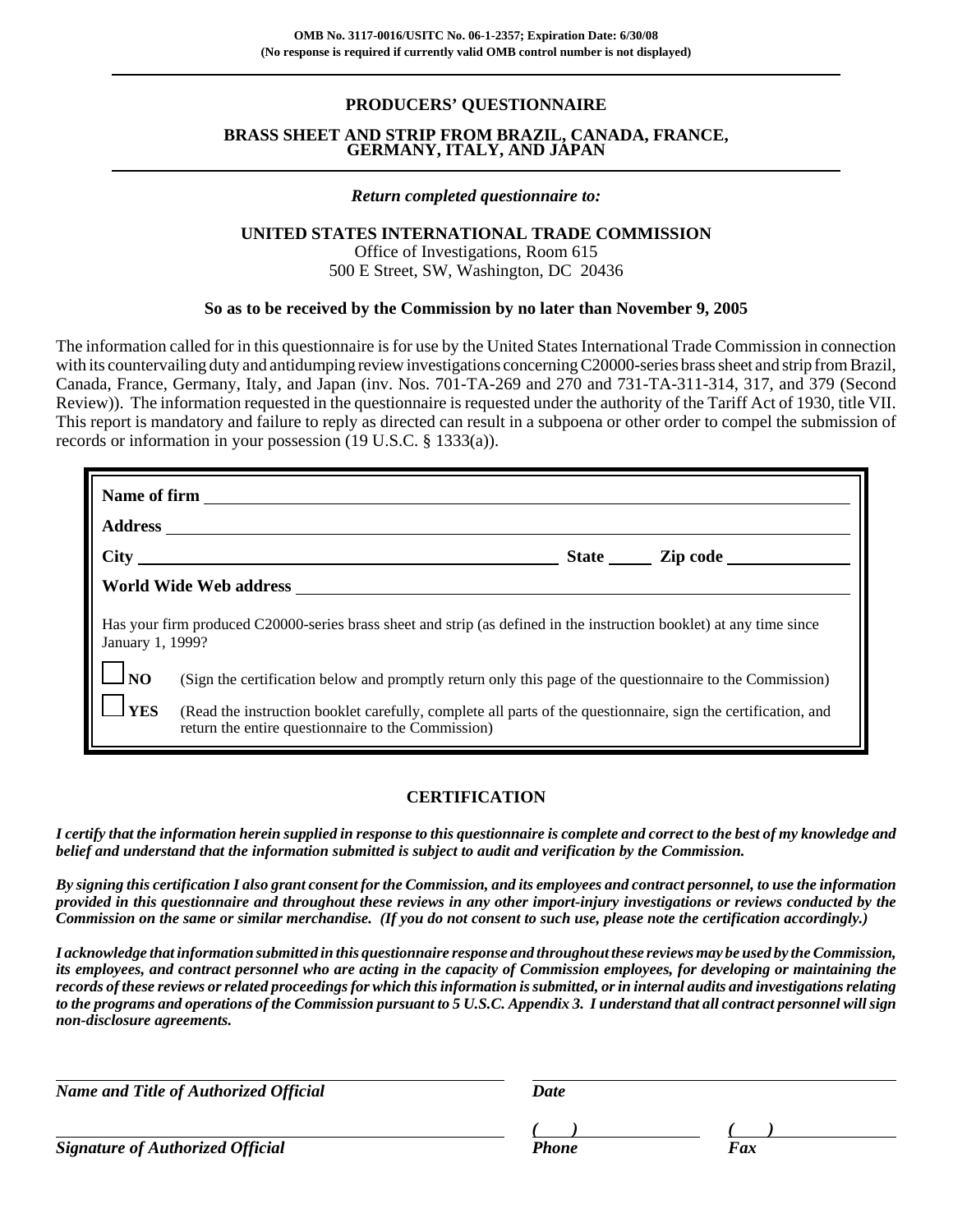# **PART I.--GENERAL QUESTIONS**

The questions in this questionnaire have been reviewed with market participants to ensure that issues of concern are adequately addressed and that data requests are sufficient, meaningful, and as limited as possible. Public reporting burden for this questionnaire is estimated to average 45 hours per response, including the time for reviewing instructions, searching existing data sources, gathering the data needed, and completing and reviewing the questionnaire. Send comments regarding the accuracy of this burden estimate or any other aspect of this collection of information, including suggestions for reducing the burden, to the Office of Investigations, U.S. International Trade Commission, 500 E Street, SW, Washington, DC 20436.

I-1a. Please report below the actual number of hours required and the cost to your firm of preparing the reply to this questionnaire and completing the form.

hours dollars

- I-1b. We are interested in any comments you may have for improving this questionnaire in general or the clarity of specific questions. Please attach such comments to your response or send them to the above address.
- I-2. Provide the name and address of establishment(s) covered by this questionnaire (see pages 3-4 of the instruction booklet for reporting guidelines). If your firm is publicly traded, please specify the stock exchange and trading symbol.

| Do you support or oppose continuation of the countervailing duty and/or antidumping duty orders<br>currently in place for C20000-series brass sheet and strip from Brazil, Canada, France, Germany,<br>Italy, and Japan? Please explain. (If your position differs among the various orders, please so<br>indicate.) |  |  |  |  |  |
|----------------------------------------------------------------------------------------------------------------------------------------------------------------------------------------------------------------------------------------------------------------------------------------------------------------------|--|--|--|--|--|
| $\Box$ Take no position<br>$\Box$ Oppose<br>$\Box$ Support                                                                                                                                                                                                                                                           |  |  |  |  |  |
|                                                                                                                                                                                                                                                                                                                      |  |  |  |  |  |
| Please indicate whether your firm is a basic producer or a reroller of C20000-series brass sheet<br>and strip (or both) (see definitions in the instruction booklet).                                                                                                                                                |  |  |  |  |  |
| Basic producer<br>Both a basic producer and a reroller<br>Reroller                                                                                                                                                                                                                                                   |  |  |  |  |  |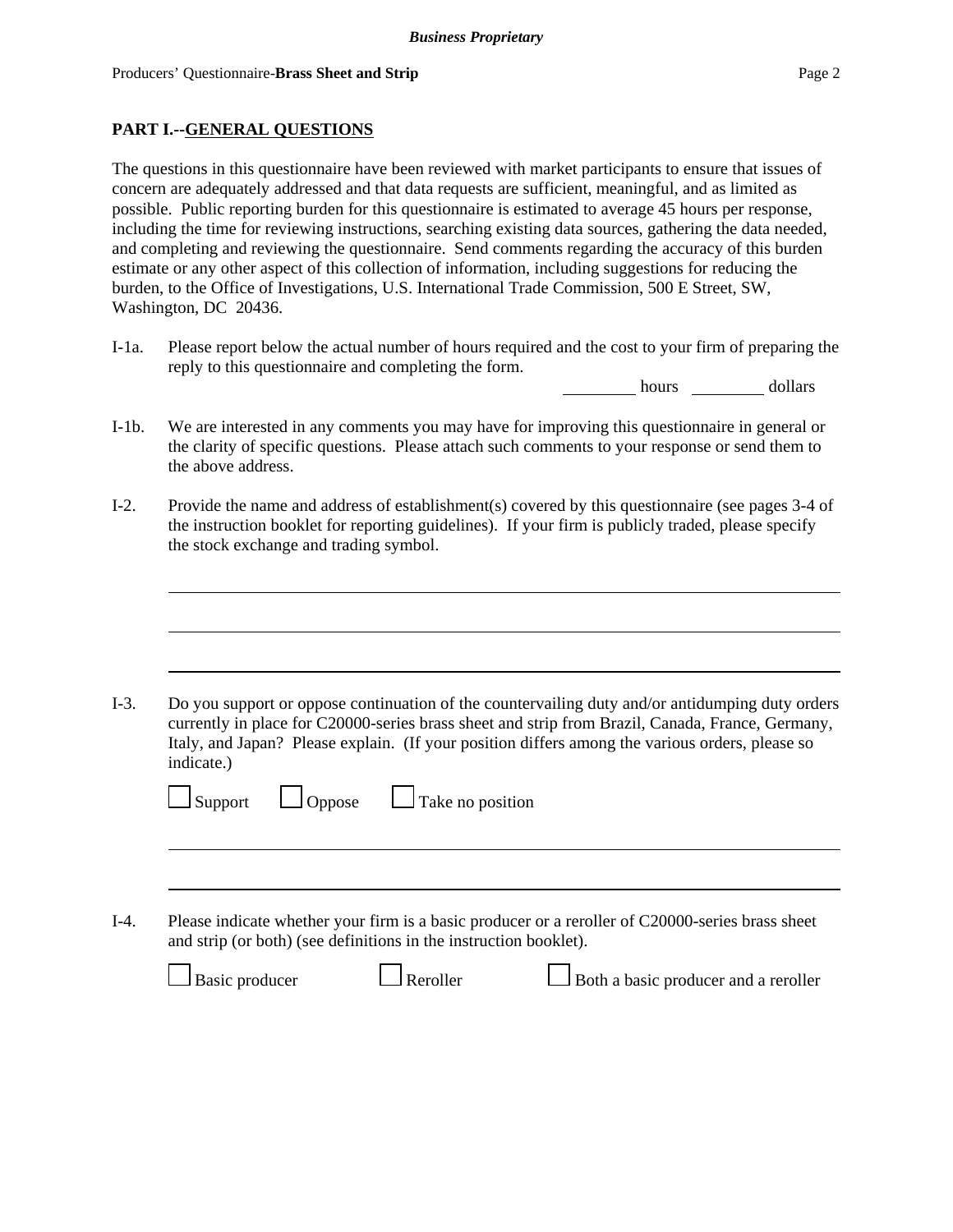# **PART I.--GENERAL QUESTIONS--***Continued*

|                       | Is your firm owned, in whole or in part, by any other firm?                                                                                                                                                                                                                                                                                                       |                               |
|-----------------------|-------------------------------------------------------------------------------------------------------------------------------------------------------------------------------------------------------------------------------------------------------------------------------------------------------------------------------------------------------------------|-------------------------------|
| $\overline{\rm ~No}$  | $\perp$ Yes--List the following information.                                                                                                                                                                                                                                                                                                                      |                               |
| Firm name             | <b>Address</b>                                                                                                                                                                                                                                                                                                                                                    | <b>Extent of</b><br>ownership |
|                       |                                                                                                                                                                                                                                                                                                                                                                   |                               |
| <b>United States?</b> | Does your firm have any related firms, either domestic or foreign, which are engaged in<br>importing C20000-series brass sheet and strip from the subject countries into the United States or<br>which are engaged in exporting C20000-series brass sheet and strip from those countries to the                                                                   |                               |
| $\Box$ No             | $\perp$ Yes--List the following information.                                                                                                                                                                                                                                                                                                                      |                               |
| Firm name             | <b>Address</b>                                                                                                                                                                                                                                                                                                                                                    | <b>Affiliation</b>            |
|                       |                                                                                                                                                                                                                                                                                                                                                                   |                               |
|                       | Does your firm have any related firms, either domestic or foreign, which are engaged in<br>importing C20000-series brass sheet and strip from countries other than the subject countries into<br>the United States or which are engaged in exporting C20000-series brass sheet and strip from<br>countries other than the subject countries to the United States? |                               |
| $\log$                | $\Box$ Yes--List the following information.                                                                                                                                                                                                                                                                                                                       |                               |
| Country/firm name     | Address                                                                                                                                                                                                                                                                                                                                                           | Affiliation                   |
|                       |                                                                                                                                                                                                                                                                                                                                                                   |                               |
|                       | Does your firm have any related firms, either domestic or foreign, which are engaged in the<br>production or rerolling of C20000-series brass sheet and strip?                                                                                                                                                                                                    |                               |
| $\ln$                 | Yes--List the following information.                                                                                                                                                                                                                                                                                                                              |                               |
| Firm name             | Address                                                                                                                                                                                                                                                                                                                                                           | Affiliation                   |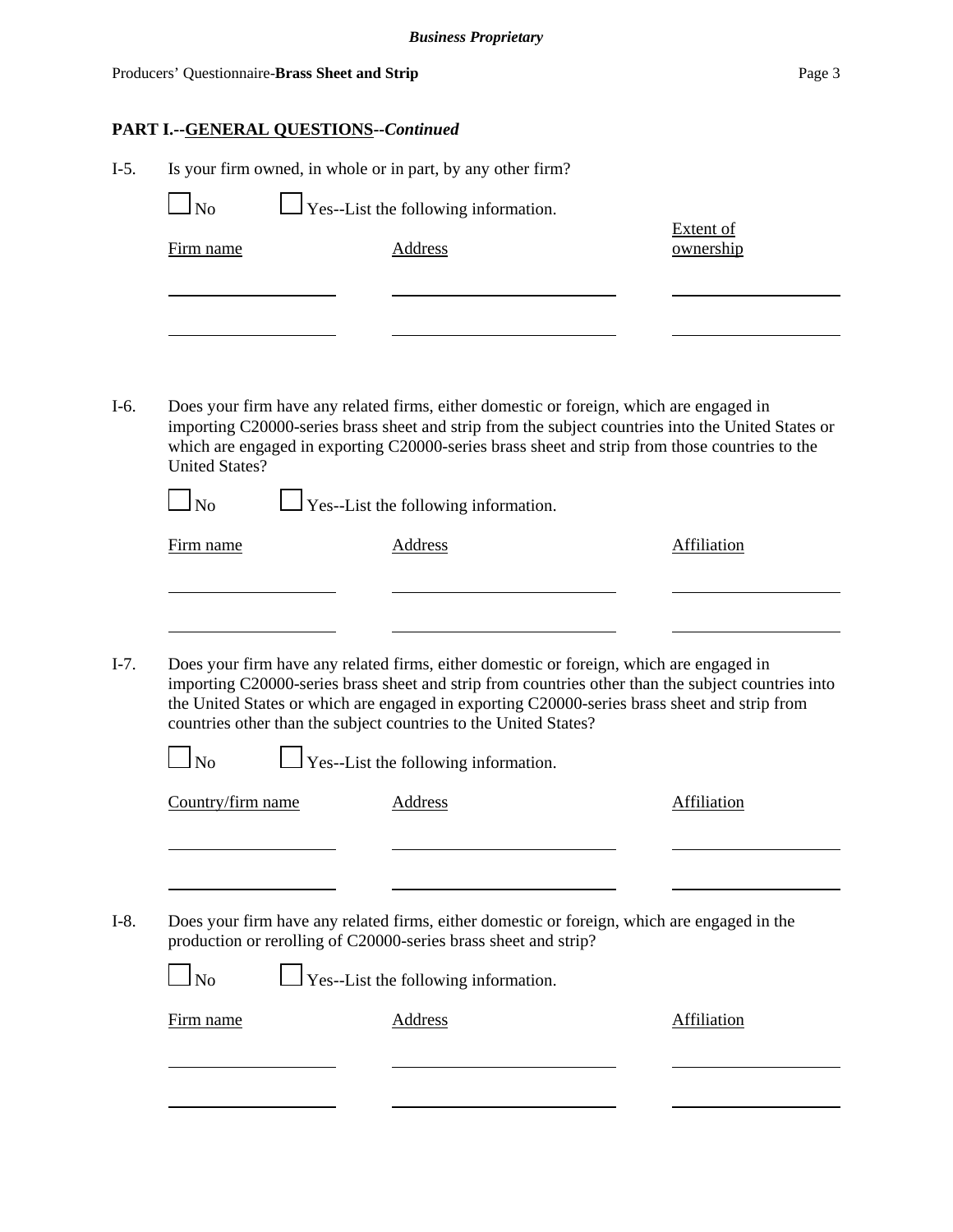# **PART I.--GENERAL QUESTIONS--***Continued*

I-9. In Parts II and IV of this questionnaire we request a copy of your company's business plan. Does your company or any related firm have a business plan or any internal documents that describe, discuss, or analyze expected future market conditions for C20000-series brass sheet and strip?



 $\Box$  No  $\Box$  Yes--Please provide the requested documents. If you are not providing the requested documents, please explain why not.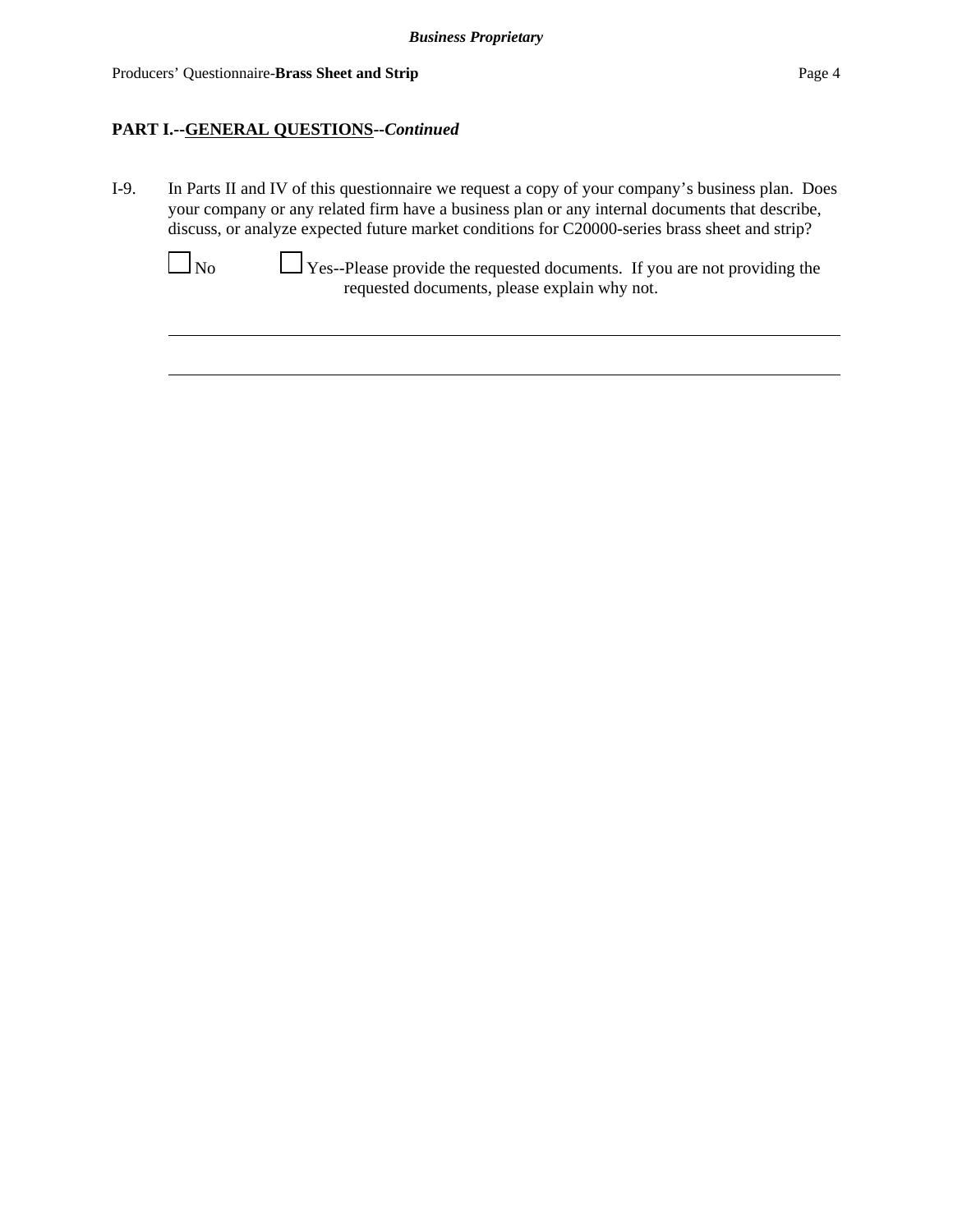# **PART II.--TRADE AND RELATED INFORMATION**

Further information on this part of the questionnaire can be obtained from **Vincent Honnold** (202-205-3314). **Supply all data requested on a calendar-year basis.**

II-1. Who should be contacted regarding the requested trade and related information?

|  | Company contact: |
|--|------------------|
|  |                  |

Name and title

Phone No. **E**-mail address

II-2. Has your firm experienced any plant openings, relocations, expansions, acquisitions, consolidations, closures, or prolonged shutdowns because of strikes or equipment failure; curtailment of production because of shortages of materials; or any other change in the character of your operations or organization relating to the production or rerolling of C20000-series brass sheet and strip since 1999?

- II-3. Does your firm anticipate any changes in the character of your operations or organization (as noted above) relating to the production or rerolling of C20000-series brass sheet and strip in the future?
	- $\Box$  No  $\Box$  Yes--Supply details as to the time, nature, and significance of such changes and provide underlying assumptions, along with relevant portions of business plans or other supporting documentation, that address this issue. **Include in your response a specific projection of your firm's capacity to produce (or reroll) C20000-series brass sheet and strip (in 1,000 pounds) for 2005 and 2006.**
- II-4. Would your firm anticipate any changes in the character of your operations or organization (as noted above) relating to the production or rerolling of C20000-series brass sheet and strip in the future if the countervailing duty and antidumping duty orders on C20000-series brass sheet and strip from the subject countries were to be revoked?

 $\perp$  Yes--Supply details as to the time, nature, and significance of such changes and provide underlying assumptions, along with relevant portions of business plans or other supporting documentation, that address this issue.

 $\Box$  No  $\Box$  Yes--Supply details as to the time, nature, and significance of such changes.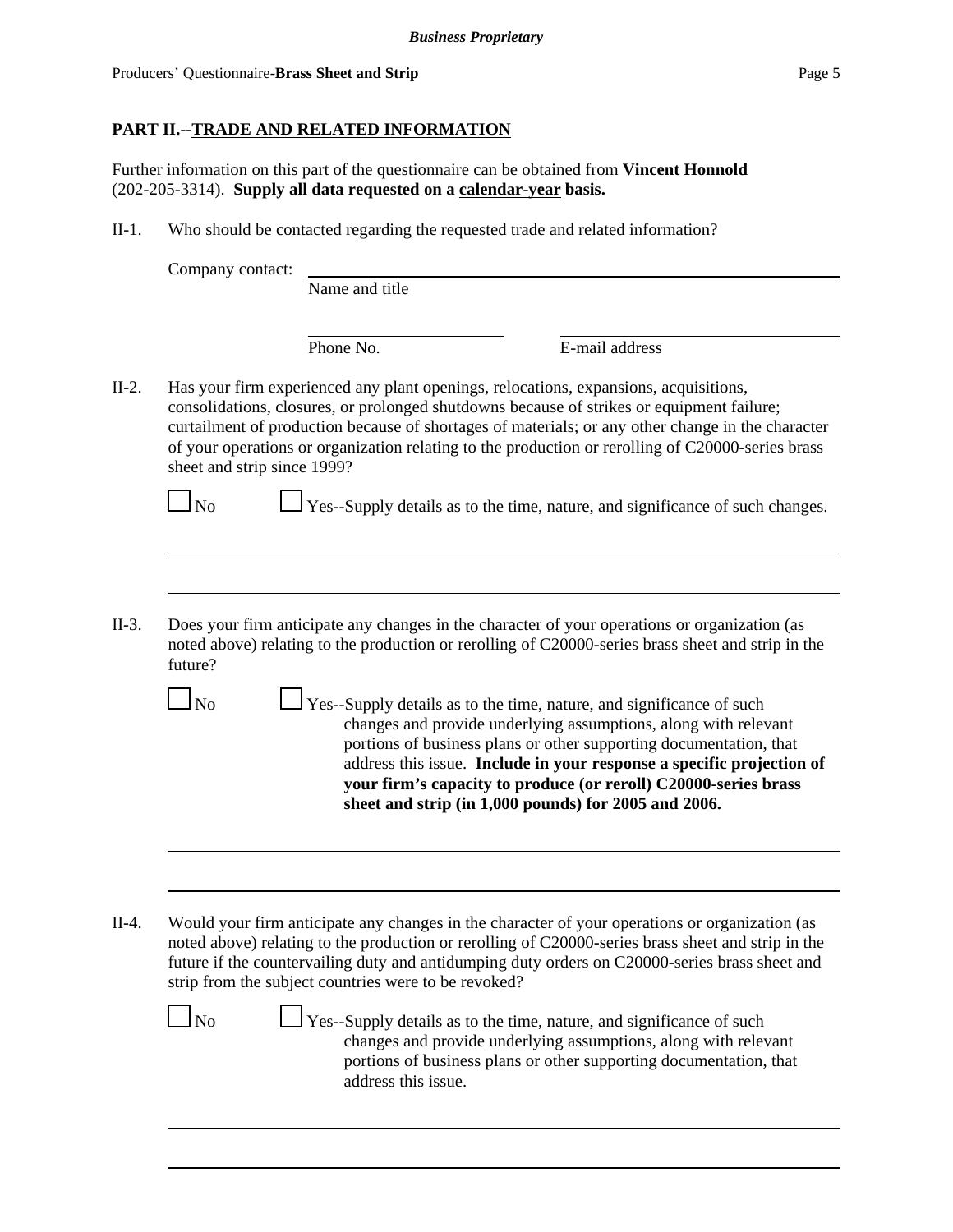II-5a. Has your firm since 1999 produced, or does your firm anticipate producing in the future, other products (including other series of sheet and strip) on the same equipment and machinery used in the production or reroll of C20000-series brass sheet and strip and/or using the same production and related workers employed to produce or reroll C20000-series brass sheet and strip?

 $\Box$  No  $\Box$  Yes--List the products produced, the time periods in which they were produced, and the basis of your firm's allocations in the space below.

| Product | Period | Basis for allocation of capacity and<br>employment data (indicate if different) |
|---------|--------|---------------------------------------------------------------------------------|
|         |        |                                                                                 |
|         |        |                                                                                 |
|         |        |                                                                                 |

II-5b. Please report any factors that limit your ability to shift production between C20000-series brass sheet and strip and other products.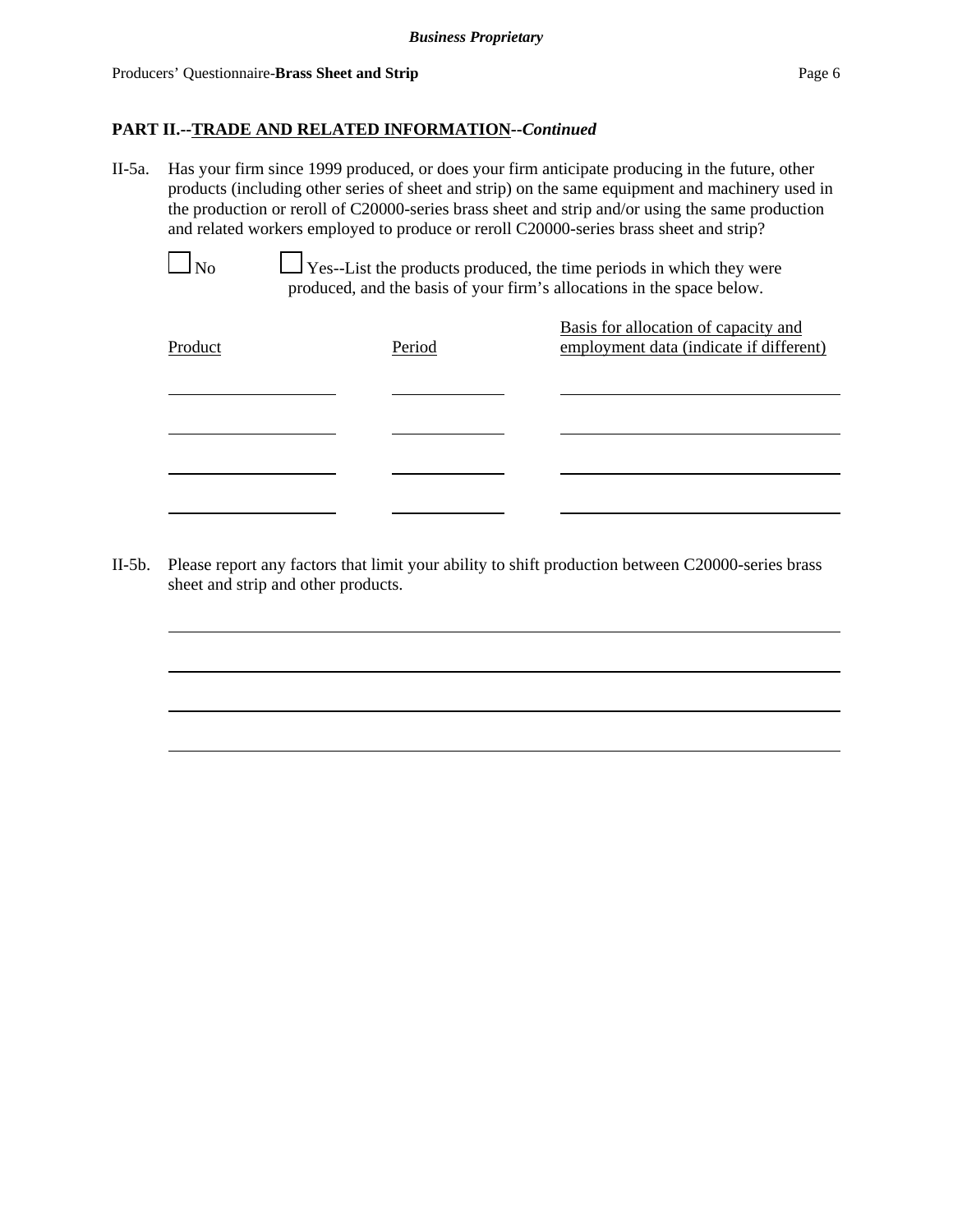II-5c. Please complete the following grid for products produced on the same equipment and machinery used in the production of brass sheet and strip:

| (Quantity in 1,000 pounds)                    |      |      |      |      |      |      |
|-----------------------------------------------|------|------|------|------|------|------|
| <b>Production stage</b>                       | 1999 | 2000 | 2001 | 2002 | 2003 | 2004 |
| Casting (all copper and copper alloy):        |      |      |      |      |      |      |
| Total production capacity                     |      |      |      |      |      |      |
| Production                                    |      |      |      |      |      |      |
| Hot-rolling:                                  |      |      |      |      |      |      |
| Total production capacity                     |      |      |      |      |      |      |
| Production:                                   |      |      |      |      |      |      |
| C20000-series brass sheet and strip (subject) |      |      |      |      |      |      |
| Other copper-alloy and copper sheet and strip |      |      |      |      |      |      |
| Plate of any alloy                            |      |      |      |      |      |      |
| Foil of any alloy                             |      |      |      |      |      |      |
| Other flat-rolled products                    |      |      |      |      |      |      |
| Total production                              |      |      |      |      |      |      |
| <b>Cold-rolling:</b>                          |      |      |      |      |      |      |
| Total production capacity                     |      |      |      |      |      |      |
| Production:                                   |      |      |      |      |      |      |
| C20000-series brass sheet and strip (subject) |      |      |      |      |      |      |
| Other copper-alloy and copper sheet and strip |      |      |      |      |      |      |
| Plate of any alloy                            |      |      |      |      |      |      |
| Foil of any alloy                             |      |      |      |      |      |      |
| Other flat-rolled products                    |      |      |      |      |      |      |
| Total production                              |      |      |      |      |      |      |

**Table continued on next page.**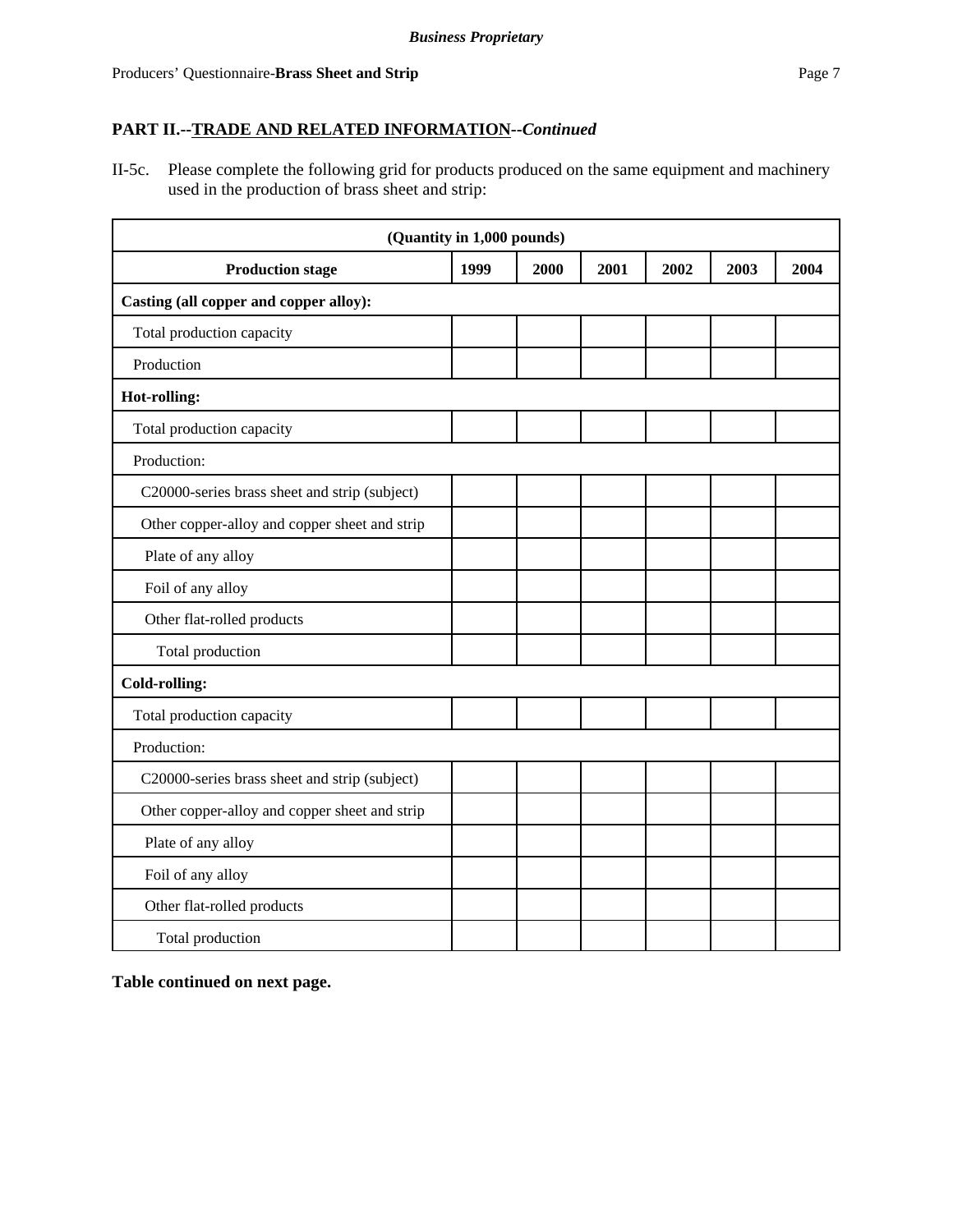# **PART II.--TRADE AND RELATED INFORMATION--***Continued* **Table-Continued**

| (Quantity in 1,000 pounds)                    |      |      |      |      |      |      |
|-----------------------------------------------|------|------|------|------|------|------|
| <b>Production stage</b>                       | 1999 | 2000 | 2001 | 2002 | 2003 | 2004 |
| <b>Annealing:</b>                             |      |      |      |      |      |      |
| Total production capacity                     |      |      |      |      |      |      |
| Production:                                   |      |      |      |      |      |      |
| C20000-series brass sheet and strip (subject) |      |      |      |      |      |      |
| Other copper-alloy and copper sheet and strip |      |      |      |      |      |      |
| Plate of any alloy                            |      |      |      |      |      |      |
| Foil of any alloy                             |      |      |      |      |      |      |
| Other flat-rolled products                    |      |      |      |      |      |      |
| Total production                              |      |      |      |      |      |      |

II-6. Please describe the constraint(s) that set the limit(s) on your production capacity at the following stages.

**Casting stage.**–Constraints:

**\_\_\_\_\_\_\_\_\_\_\_\_\_\_\_\_\_\_\_\_\_\_\_\_\_\_\_\_\_\_\_\_\_\_\_\_\_\_\_\_\_\_\_\_\_\_\_\_\_\_\_\_\_\_\_\_\_\_\_\_\_\_\_\_\_\_\_\_\_\_\_\_\_\_**

**\_\_\_\_\_\_\_\_\_\_\_\_\_\_\_\_\_\_\_\_\_\_\_\_\_\_\_\_\_\_\_\_\_\_\_\_\_\_\_\_\_\_\_\_\_\_\_\_\_\_\_\_\_\_\_\_\_\_\_\_\_\_\_\_\_\_\_\_\_\_\_\_\_\_**

**\_\_\_\_\_\_\_\_\_\_\_\_\_\_\_\_\_\_\_\_\_\_\_\_\_\_\_\_\_\_\_\_\_\_\_\_\_\_\_\_\_\_\_\_\_\_\_\_\_\_\_\_\_\_\_\_\_\_\_\_\_\_\_\_\_\_\_\_\_\_\_\_\_\_**

**\_\_\_\_\_\_\_\_\_\_\_\_\_\_\_\_\_\_\_\_\_\_\_\_\_\_\_\_\_\_\_\_\_\_\_\_\_\_\_\_\_\_\_\_\_\_\_\_\_\_\_\_\_\_\_\_\_\_\_\_\_\_\_\_\_\_\_\_\_\_\_\_\_\_**

**Hot-rolling stage.**–Constraints:\_\_\_\_\_\_\_\_\_\_\_\_\_\_\_\_\_\_\_\_\_\_\_\_\_\_\_\_\_\_\_\_\_\_\_\_\_\_\_\_\_\_\_\_\_\_\_\_\_\_\_

**Cold-rolling stage.**–Constraints:\_\_\_\_\_\_\_\_\_\_\_\_\_\_\_\_\_\_\_\_\_\_\_\_\_\_\_\_\_\_\_\_\_\_\_\_\_\_\_\_\_\_\_\_\_\_\_\_\_\_\_

**Annealing stage.**–Constraints:\_\_\_\_\_\_\_\_\_\_\_\_\_\_\_\_\_\_\_\_\_\_\_\_\_\_\_\_\_\_\_\_\_\_\_\_\_\_\_\_\_\_\_\_\_\_\_\_\_\_\_

II-7. Is your firm able to switch production (or reroll) between C20000-series brass sheet and strip and other products (including other series of sheet and strip) in response to a relative change in the price of C20000-series brass sheet and strip vis-a-vis the price of other products, using the same equipment and labor?

 $\Box$  No  $\Box$  Yes--Please identify the other products, the approximate time and cost involved in switching, and the minimum relative price change required for your firm to switch production to or from brass sheet and strip.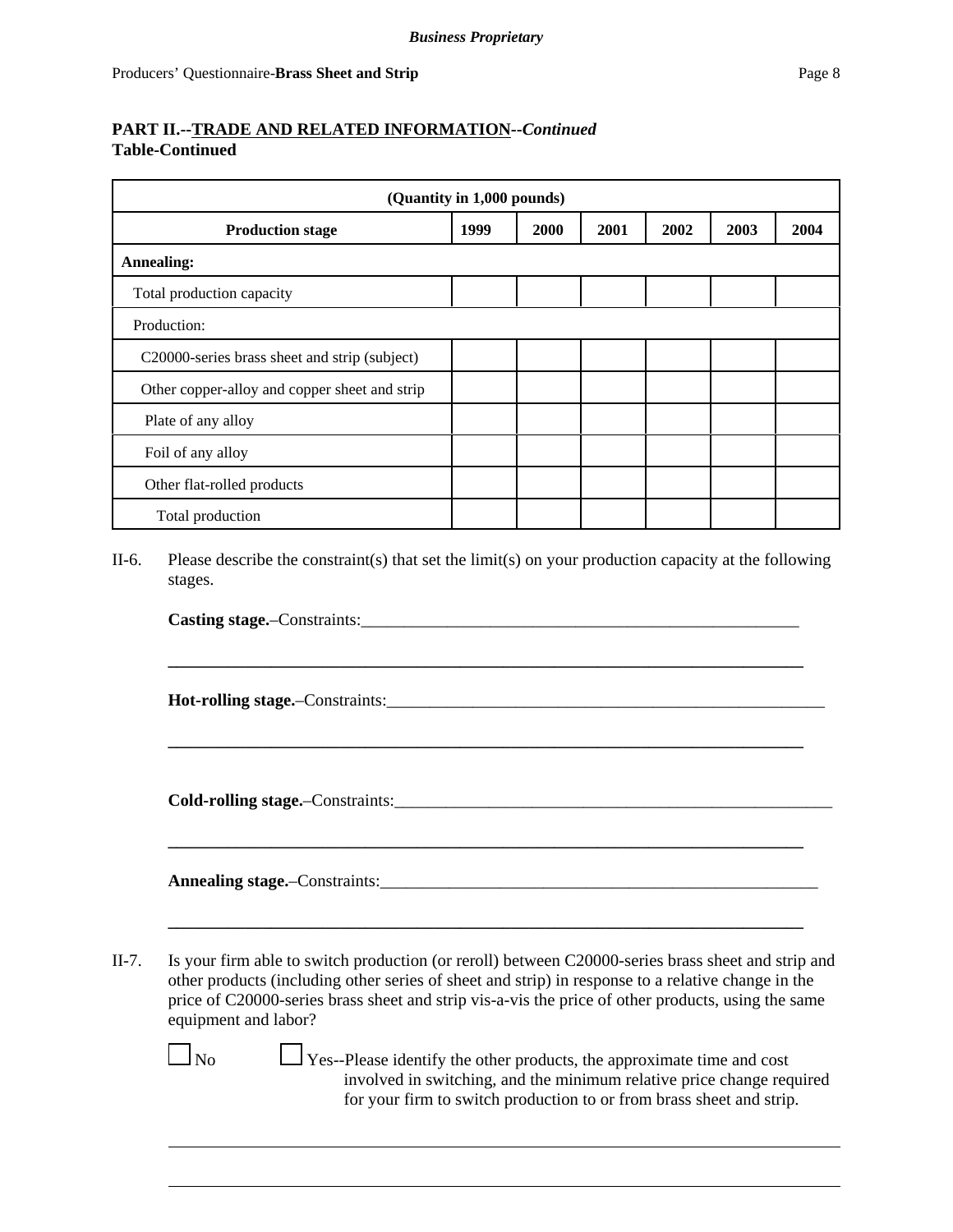II-8a. Report your firm's production capacity, production, shipments, inventories, and employment related to the production of C20000-series brass sheet and strip in your U.S. establishment(s) during the specified periods. (See definitions in the instruction booklet.)

| (Quantity in 1,000 pounds, value in \$1,000)                                                                                                                                                                                                                                                                                |      |      |      |      |      |      |
|-----------------------------------------------------------------------------------------------------------------------------------------------------------------------------------------------------------------------------------------------------------------------------------------------------------------------------|------|------|------|------|------|------|
| <b>Item</b>                                                                                                                                                                                                                                                                                                                 | 1999 | 2000 | 2001 | 2002 | 2003 | 2004 |
| <b>AVERAGE PRODUCTION CAPACITY<sup>1</sup></b> (quantity)                                                                                                                                                                                                                                                                   |      |      |      |      |      |      |
| <b>BEGINNING-OF-PERIOD INVENTORIES (quantity)</b>                                                                                                                                                                                                                                                                           |      |      |      |      |      |      |
| <b>PRODUCTION</b> (quantity)                                                                                                                                                                                                                                                                                                |      |      |      |      |      |      |
| <b>U.S. SHIPMENTS:</b>                                                                                                                                                                                                                                                                                                      |      |      |      |      |      |      |
| <b>Commercial toll shipments:</b>                                                                                                                                                                                                                                                                                           |      |      |      |      |      |      |
| Quantity of commercial toll shipments                                                                                                                                                                                                                                                                                       |      |      |      |      |      |      |
| Value of commercial toll shipments                                                                                                                                                                                                                                                                                          |      |      |      |      |      |      |
| <b>Commercial nontoll shipments:</b>                                                                                                                                                                                                                                                                                        |      |      |      |      |      |      |
| Quantity of commercial nontoll shipments                                                                                                                                                                                                                                                                                    |      |      |      |      |      |      |
| Value of commercial nontoll shipments                                                                                                                                                                                                                                                                                       |      |      |      |      |      |      |
| Internal consumption:                                                                                                                                                                                                                                                                                                       |      |      |      |      |      |      |
| Quantity of internal consumption                                                                                                                                                                                                                                                                                            |      |      |      |      |      |      |
| Value <sup>2</sup> of internal consumption                                                                                                                                                                                                                                                                                  |      |      |      |      |      |      |
| <b>Transfers to related firms:</b>                                                                                                                                                                                                                                                                                          |      |      |      |      |      |      |
| Quantity of transfers to related firms                                                                                                                                                                                                                                                                                      |      |      |      |      |      |      |
| Value <sup>2</sup> of transfers to related firms                                                                                                                                                                                                                                                                            |      |      |      |      |      |      |
| <b>EXPORT SHIPMENTS:3</b>                                                                                                                                                                                                                                                                                                   |      |      |      |      |      |      |
| Quantity of export shipments                                                                                                                                                                                                                                                                                                |      |      |      |      |      |      |
| Value of export shipments                                                                                                                                                                                                                                                                                                   |      |      |      |      |      |      |
| END-OF-PERIOD INVENTORIES <sup>4</sup> (quantity)                                                                                                                                                                                                                                                                           |      |      |      |      |      |      |
| <b>AVERAGE NUMBER OF PRWS</b>                                                                                                                                                                                                                                                                                               |      |      |      |      |      |      |
| <b>HOURS WORKED BY PRWs (1,000 hours)</b>                                                                                                                                                                                                                                                                                   |      |      |      |      |      |      |
| <b>WAGES PAID TO PRWs (value)</b>                                                                                                                                                                                                                                                                                           |      |      |      |      |      |      |
| <sup>1</sup> The production capacity (see definitions in instruction booklet) reported is based on operating ____ hours per week,<br>weeks per year. Please describe the methodology used to calculate production capacity, and explain any changes in<br>reported capacity (use additional pages as necessary).            |      |      |      |      |      |      |
| <sup>2</sup> Internal consumption and transfers to related firms must be valued at fair market value. In the event that you use a<br>different basis for valuing these transactions, please specify that basis (e.g., cost, cost plus, etc.) and provide value data<br>using that basis for 1999-2004 below:                |      |      |      |      |      |      |
| <sup>3</sup> Identify your principal export markets:<br><sup>4</sup> Reconciliation of data .-- Please note that the quantities reported above should reconcile as follows:<br>beginning-of-period inventories, plus production, less total shipments, equals end-of-period inventories. Do the data<br>reported reconcile? |      |      |      |      |      |      |

 $\Box$  No--Please explain: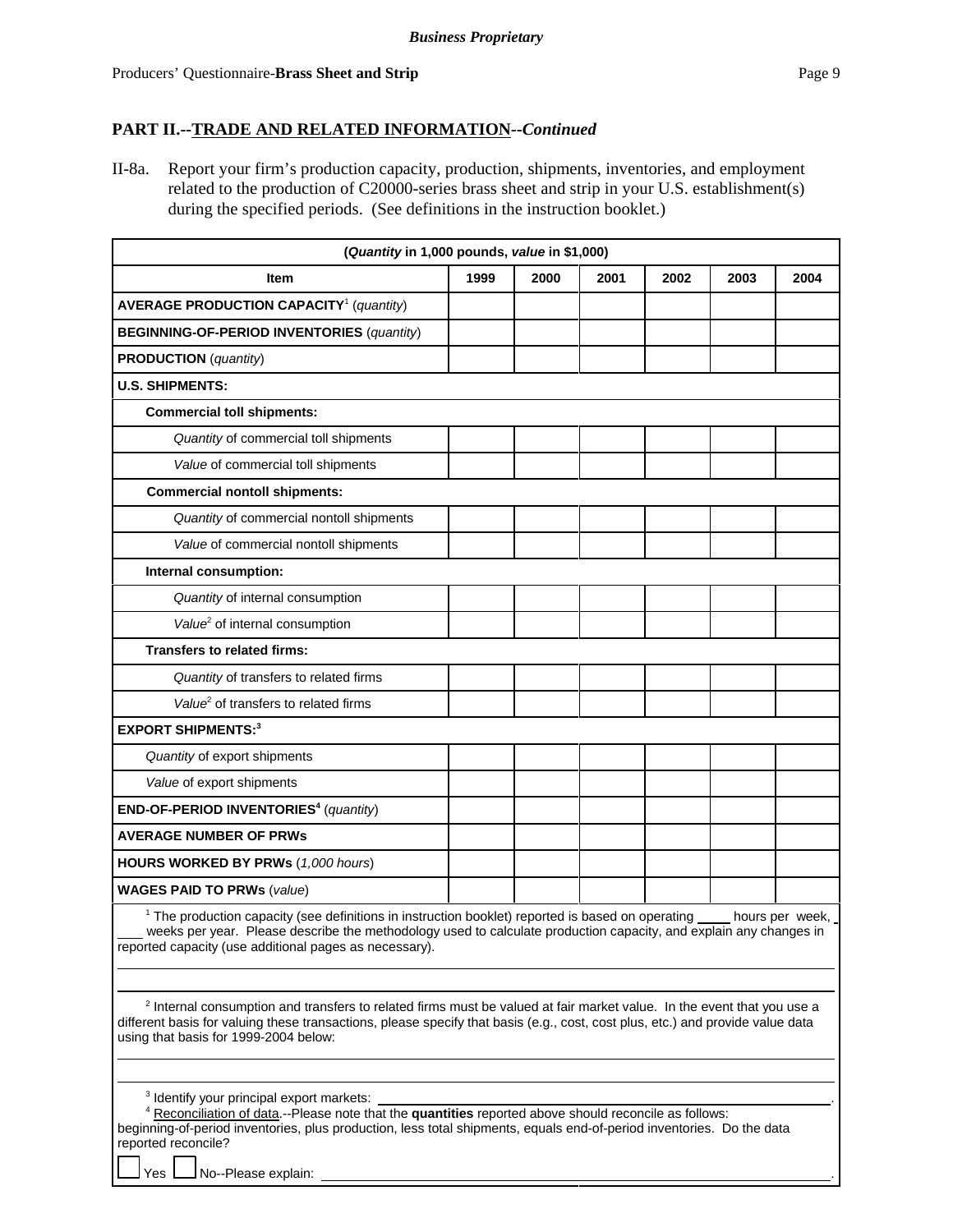II-8b. Report your firm's production capacity, production, shipments, inventories, and employment related to the production of C20000-series brass sheet and strip in your U.S. establishment(s) during the specified periods. (See definitions in the instruction booklet.)

| (Quantity in 1,000 pounds, value in \$1,000)                                                                                                                                                                                                                                                                                          |                        |                        |  |  |  |  |
|---------------------------------------------------------------------------------------------------------------------------------------------------------------------------------------------------------------------------------------------------------------------------------------------------------------------------------------|------------------------|------------------------|--|--|--|--|
| <b>Item</b>                                                                                                                                                                                                                                                                                                                           | January-September 2004 | January-September 2005 |  |  |  |  |
| <b>AVERAGE PRODUCTION CAPACITY<sup>1</sup></b> (quantity)                                                                                                                                                                                                                                                                             |                        |                        |  |  |  |  |
| <b>BEGINNING-OF-PERIOD INVENTORIES (quantity)</b>                                                                                                                                                                                                                                                                                     |                        |                        |  |  |  |  |
| <b>PRODUCTION</b> (quantity)                                                                                                                                                                                                                                                                                                          |                        |                        |  |  |  |  |
| <b>U.S. SHIPMENTS:</b>                                                                                                                                                                                                                                                                                                                |                        |                        |  |  |  |  |
| <b>Commercial toll shipments:</b>                                                                                                                                                                                                                                                                                                     |                        |                        |  |  |  |  |
| Quantity of commercial toll shipments                                                                                                                                                                                                                                                                                                 |                        |                        |  |  |  |  |
| Value of commercial toll shipments                                                                                                                                                                                                                                                                                                    |                        |                        |  |  |  |  |
| <b>Commercial nontoll shipments:</b>                                                                                                                                                                                                                                                                                                  |                        |                        |  |  |  |  |
| Quantity of commercial nontoll shipments                                                                                                                                                                                                                                                                                              |                        |                        |  |  |  |  |
| Value of commercial nontoll shipments                                                                                                                                                                                                                                                                                                 |                        |                        |  |  |  |  |
| Internal consumption:                                                                                                                                                                                                                                                                                                                 |                        |                        |  |  |  |  |
| Quantity of internal consumption                                                                                                                                                                                                                                                                                                      |                        |                        |  |  |  |  |
| Value <sup>2</sup> of internal consumption                                                                                                                                                                                                                                                                                            |                        |                        |  |  |  |  |
| <b>Transfers to related firms:</b>                                                                                                                                                                                                                                                                                                    |                        |                        |  |  |  |  |
| Quantity of transfers to related firms                                                                                                                                                                                                                                                                                                |                        |                        |  |  |  |  |
| Value <sup>2</sup> of transfers to related firms                                                                                                                                                                                                                                                                                      |                        |                        |  |  |  |  |
| <b>EXPORT SHIPMENTS:3</b>                                                                                                                                                                                                                                                                                                             |                        |                        |  |  |  |  |
| Quantity of export shipments                                                                                                                                                                                                                                                                                                          |                        |                        |  |  |  |  |
| Value of export shipments                                                                                                                                                                                                                                                                                                             |                        |                        |  |  |  |  |
| END-OF-PERIOD INVENTORIES <sup>4</sup> (quantity)                                                                                                                                                                                                                                                                                     |                        |                        |  |  |  |  |
| <b>AVERAGE NUMBER OF PRWS</b>                                                                                                                                                                                                                                                                                                         |                        |                        |  |  |  |  |
| <b>HOURS WORKED BY PRWs (1,000 hours)</b>                                                                                                                                                                                                                                                                                             |                        |                        |  |  |  |  |
| <b>WAGES PAID TO PRWs (value)</b>                                                                                                                                                                                                                                                                                                     |                        |                        |  |  |  |  |
| <sup>1</sup> The production capacity (see definitions in instruction booklet) reported is based on operating<br>hours per week,<br>weeks per year. Please describe the methodology used to calculate production capacity, and explain any changes in<br>reported capacity (use additional pages as necessary).                        |                        |                        |  |  |  |  |
| <sup>2</sup> Internal consumption and transfers to related firms must be valued at fair market value. In the event that you use a<br>different basis for valuing these transactions, please specify that basis (e.g., cost, cost plus, etc.) and provide value data<br>using that basis for January-September of 2004 and 2005 below: |                        |                        |  |  |  |  |
| <sup>3</sup> Identify your principal export markets:<br>4 Reconciliation of data.--Please note that the quantities reported above should reconcile as follows:<br>beginning-of-period inventories, plus production, less total shipments, equals end-of-period inventories. Do the data<br>reported reconcile?                        |                        |                        |  |  |  |  |

 $\Box$  No--Please explain: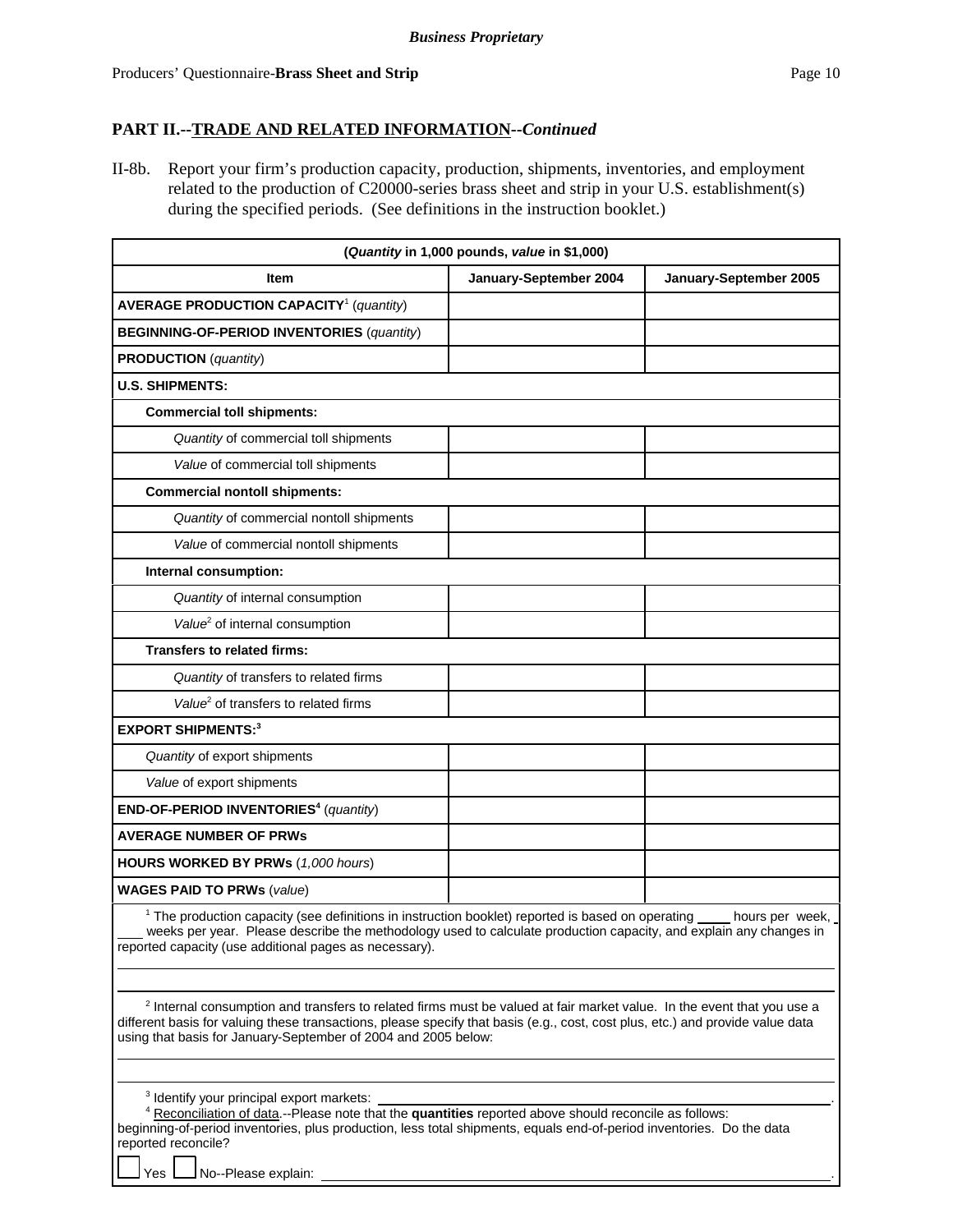II-9. Report your firm's shipments of C20000-series brass sheet and strip produced in your U.S. establishment(s) by channels of distribution during the specified periods.

| (Quantity in 1,000 pounds)            |      |      |      |      |      |      |
|---------------------------------------|------|------|------|------|------|------|
| <b>Item</b>                           | 1999 | 2000 | 2001 | 2002 | 2003 | 2004 |
| U.S. shipments to rerollers           |      |      |      |      |      |      |
| <b>U.S. shipments to distributors</b> |      |      |      |      |      |      |
| U.S. shipments to end users           |      |      |      |      |      |      |
| Total                                 |      |      |      |      |      |      |

| (Quantity in 1,000 pounds)     |                        |                        |  |  |  |  |
|--------------------------------|------------------------|------------------------|--|--|--|--|
| <b>Item</b>                    | January-September 2004 | January-September 2005 |  |  |  |  |
| U.S. shipments to rerollers    |                        |                        |  |  |  |  |
| U.S. shipments to distributors |                        |                        |  |  |  |  |
| U.S. shipments to end users    |                        |                        |  |  |  |  |
| Total                          |                        |                        |  |  |  |  |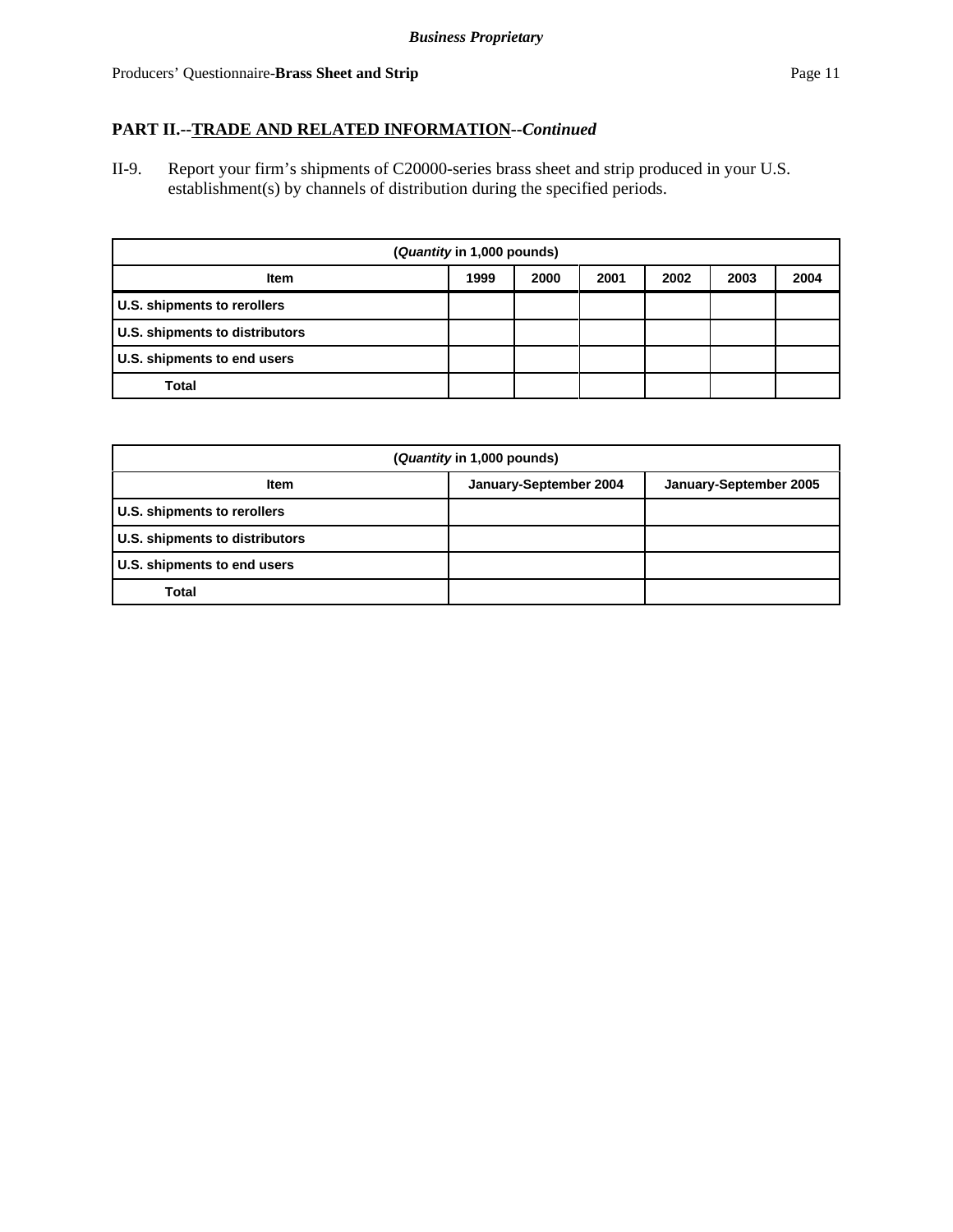II-10a. Report your firm's production capacity, production, shipments, inventories, and employment related to the **reroll** of C20000-series brass sheet and strip in your U.S. establishment(s) during the specified periods. (See definitions in the instruction booklet.)

| (Quantity in 1,000 pounds, value in \$1,000)                                                                                                                                                                                                                                                                 |      |      |      |      |      |                 |  |  |
|--------------------------------------------------------------------------------------------------------------------------------------------------------------------------------------------------------------------------------------------------------------------------------------------------------------|------|------|------|------|------|-----------------|--|--|
| <b>Item</b>                                                                                                                                                                                                                                                                                                  | 1999 | 2000 | 2001 | 2002 | 2003 | 2004            |  |  |
| <b>AVERAGE PRODUCTION CAPACITY<sup>1</sup></b> (quantity)                                                                                                                                                                                                                                                    |      |      |      |      |      |                 |  |  |
| <b>BEGINNING-OF-PERIOD INVENTORIES (quantity)</b>                                                                                                                                                                                                                                                            |      |      |      |      |      |                 |  |  |
| <b>PRODUCTION</b> (quantity)                                                                                                                                                                                                                                                                                 |      |      |      |      |      |                 |  |  |
| <b>U.S. SHIPMENTS:</b>                                                                                                                                                                                                                                                                                       |      |      |      |      |      |                 |  |  |
| <b>Commercial shipments:</b>                                                                                                                                                                                                                                                                                 |      |      |      |      |      |                 |  |  |
| Quantity of commercial shipments                                                                                                                                                                                                                                                                             |      |      |      |      |      |                 |  |  |
| Value of commercial shipments                                                                                                                                                                                                                                                                                |      |      |      |      |      |                 |  |  |
| Internal consumption:                                                                                                                                                                                                                                                                                        |      |      |      |      |      |                 |  |  |
| Quantity of internal consumption                                                                                                                                                                                                                                                                             |      |      |      |      |      |                 |  |  |
| Value <sup>2</sup> of internal consumption                                                                                                                                                                                                                                                                   |      |      |      |      |      |                 |  |  |
| <b>Transfers to related firms:</b>                                                                                                                                                                                                                                                                           |      |      |      |      |      |                 |  |  |
| Quantity of transfers to related firms                                                                                                                                                                                                                                                                       |      |      |      |      |      |                 |  |  |
| Value <sup>2</sup> of transfers to related firms                                                                                                                                                                                                                                                             |      |      |      |      |      |                 |  |  |
| <b>EXPORT SHIPMENTS:3</b>                                                                                                                                                                                                                                                                                    |      |      |      |      |      |                 |  |  |
| Quantity of export shipments                                                                                                                                                                                                                                                                                 |      |      |      |      |      |                 |  |  |
| Value of export shipments                                                                                                                                                                                                                                                                                    |      |      |      |      |      |                 |  |  |
| END-OF-PERIOD INVENTORIES <sup>4</sup> (quantity)                                                                                                                                                                                                                                                            |      |      |      |      |      |                 |  |  |
| <b>U.S. SHIPMENTS TO DISTRIBUTORS (quantity)</b>                                                                                                                                                                                                                                                             |      |      |      |      |      |                 |  |  |
| <b>U.S. SHIPMENTS TO END USERS (quantity)</b>                                                                                                                                                                                                                                                                |      |      |      |      |      |                 |  |  |
| <b>AVERAGE NUMBER OF PRWs</b>                                                                                                                                                                                                                                                                                |      |      |      |      |      |                 |  |  |
| <b>HOURS WORKED BY PRWs (1,000 hours)</b>                                                                                                                                                                                                                                                                    |      |      |      |      |      |                 |  |  |
| <b>WAGES PAID TO PRWs (value)</b>                                                                                                                                                                                                                                                                            |      |      |      |      |      |                 |  |  |
| <sup>1</sup> The production capacity (see definitions in instruction booklet) reported is based on operating<br>weeks per year. Please describe the methodology used to calculate production capacity, and explain any changes in<br>reported capacity (use additional pages as necessary).                  |      |      |      |      |      | hours per week, |  |  |
| <sup>2</sup> Internal consumption and transfers to related firms must be valued at fair market value. In the event that you use a<br>different basis for valuing these transactions, please specify that basis (e.g., cost, cost plus, etc.) and provide value data<br>using that basis for 1999-2004 below: |      |      |      |      |      |                 |  |  |

| <sup>3</sup> Identify your principal export markets:                                                                  |  |
|-----------------------------------------------------------------------------------------------------------------------|--|
| Reconciliation of data.--Please note that the <b>quantities</b> reported above should reconcile as follows:           |  |
| beginning-of-period inventories, plus production, less total shipments, equals end-of-period inventories. Do the data |  |
| reported reconcile?                                                                                                   |  |

Yes **No--Please explain:**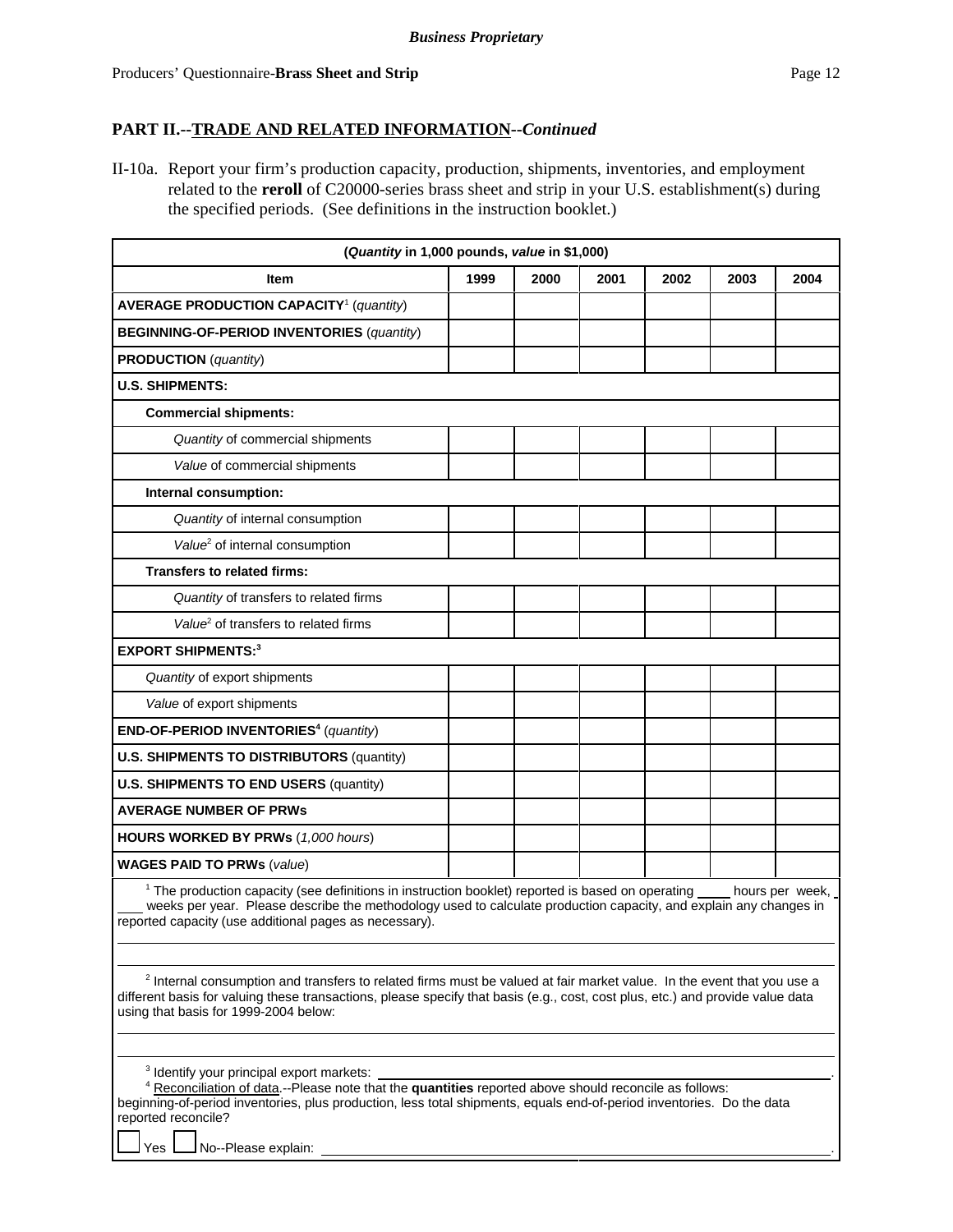II-10b. Report your firm's production capacity, production, shipments, inventories, and employment related to the **reroll** of C20000-series brass sheet and strip in your U.S. establishment(s) during the specified periods. (See definitions in the instruction booklet.)

| (Quantity in 1,000 pounds, value in \$1,000)                                                                                                                                                                                                                                                                                          |                        |                        |  |  |  |  |
|---------------------------------------------------------------------------------------------------------------------------------------------------------------------------------------------------------------------------------------------------------------------------------------------------------------------------------------|------------------------|------------------------|--|--|--|--|
| <b>Item</b>                                                                                                                                                                                                                                                                                                                           | January-September 2004 | January-September 2005 |  |  |  |  |
| <b>AVERAGE PRODUCTION CAPACITY<sup>1</sup></b> (quantity)                                                                                                                                                                                                                                                                             |                        |                        |  |  |  |  |
| <b>BEGINNING-OF-PERIOD INVENTORIES (quantity)</b>                                                                                                                                                                                                                                                                                     |                        |                        |  |  |  |  |
| <b>PRODUCTION</b> (quantity)                                                                                                                                                                                                                                                                                                          |                        |                        |  |  |  |  |
| <b>U.S. SHIPMENTS:</b>                                                                                                                                                                                                                                                                                                                |                        |                        |  |  |  |  |
| <b>Commercial shipments:</b>                                                                                                                                                                                                                                                                                                          |                        |                        |  |  |  |  |
| Quantity of commercial shipments                                                                                                                                                                                                                                                                                                      |                        |                        |  |  |  |  |
| Value of commercial shipments                                                                                                                                                                                                                                                                                                         |                        |                        |  |  |  |  |
| Internal consumption:                                                                                                                                                                                                                                                                                                                 |                        |                        |  |  |  |  |
| Quantity of internal consumption                                                                                                                                                                                                                                                                                                      |                        |                        |  |  |  |  |
| Value <sup>2</sup> of internal consumption                                                                                                                                                                                                                                                                                            |                        |                        |  |  |  |  |
| <b>Transfers to related firms:</b>                                                                                                                                                                                                                                                                                                    |                        |                        |  |  |  |  |
| Quantity of transfers to related firms                                                                                                                                                                                                                                                                                                |                        |                        |  |  |  |  |
| Value <sup>2</sup> of transfers to related firms                                                                                                                                                                                                                                                                                      |                        |                        |  |  |  |  |
| <b>EXPORT SHIPMENTS:3</b>                                                                                                                                                                                                                                                                                                             |                        |                        |  |  |  |  |
| Quantity of export shipments                                                                                                                                                                                                                                                                                                          |                        |                        |  |  |  |  |
| Value of export shipments                                                                                                                                                                                                                                                                                                             |                        |                        |  |  |  |  |
| END-OF-PERIOD INVENTORIES <sup>4</sup> (quantity)                                                                                                                                                                                                                                                                                     |                        |                        |  |  |  |  |
| <b>U.S. SHIPMENTS TO DISTRIBUTORS (quantity)</b>                                                                                                                                                                                                                                                                                      |                        |                        |  |  |  |  |
| <b>U.S. SHIPMENTS TO END USERS (quantity)</b>                                                                                                                                                                                                                                                                                         |                        |                        |  |  |  |  |
| <b>AVERAGE NUMBER OF PRWs</b>                                                                                                                                                                                                                                                                                                         |                        |                        |  |  |  |  |
| <b>HOURS WORKED BY PRWs (1,000 hours)</b>                                                                                                                                                                                                                                                                                             |                        |                        |  |  |  |  |
| <b>WAGES PAID TO PRWs (value)</b>                                                                                                                                                                                                                                                                                                     |                        |                        |  |  |  |  |
| <sup>1</sup> The production capacity (see definitions in instruction booklet) reported is based on operating ____ hours per week,<br>weeks per year. Please describe the methodology used to calculate production capacity, and explain any changes in<br>reported capacity (use additional pages as necessary).                      |                        |                        |  |  |  |  |
| <sup>2</sup> Internal consumption and transfers to related firms must be valued at fair market value. In the event that you use a<br>different basis for valuing these transactions, please specify that basis (e.g., cost, cost plus, etc.) and provide value data<br>using that basis for January-September of 2004 and 2005 below: |                        |                        |  |  |  |  |
| <sup>3</sup> Identify your principal export markets:<br>4 Reconciliation of data.--Please note that the quantities reported above should reconcile as follows:<br>beginning-of-period inventories, plus production, less total shipments, equals end-of-period inventories. Do the data<br>reported reconcile?                        |                        |                        |  |  |  |  |

Yes **No--Please explain:** 

## **PART II.--TRADE AND RELATED INFORMATION--***Continued*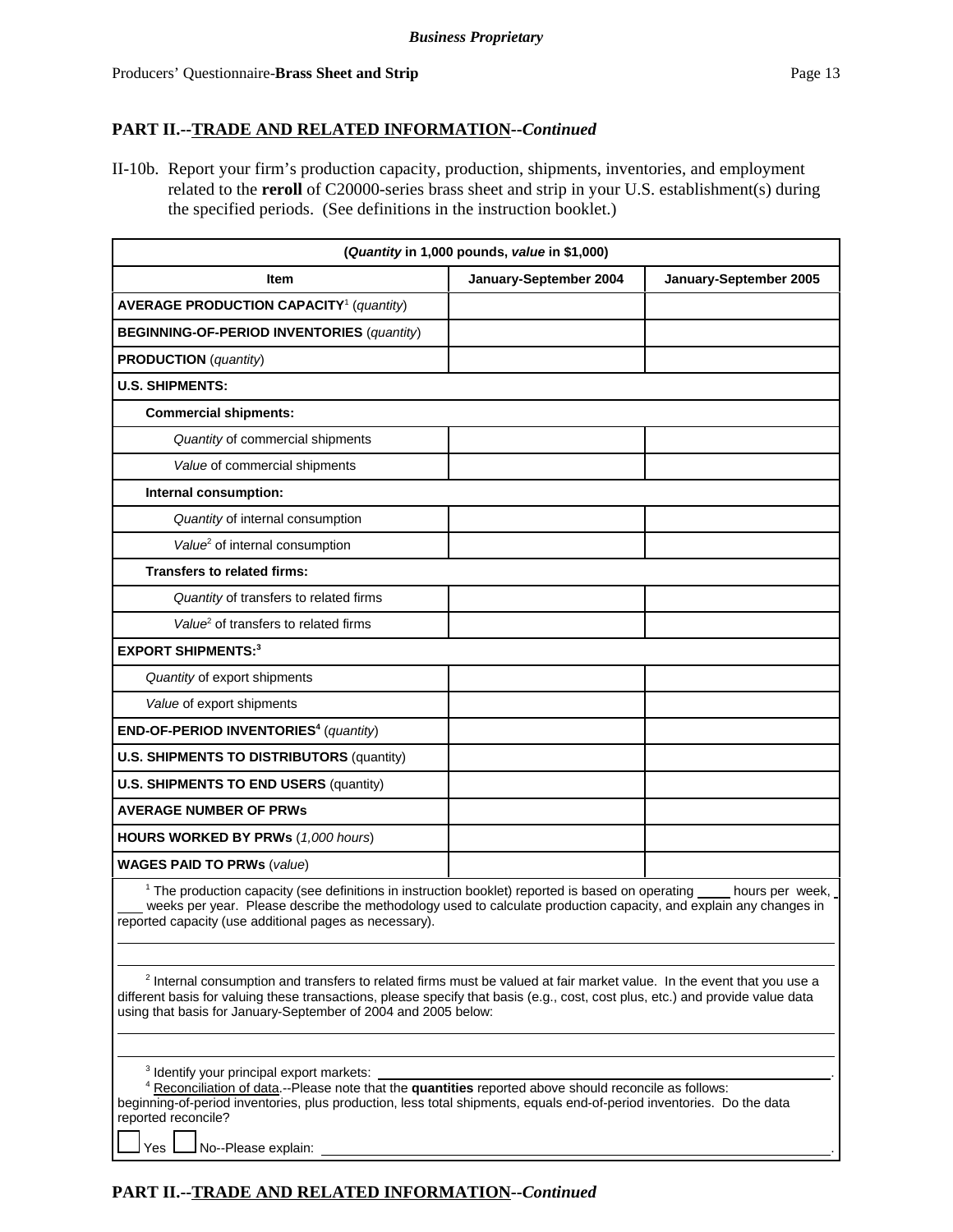II-11. If you reported transfers to related firms in question II-8 or question II-10, please indicate the nature of the relationship between your firm and the related firms (e.g., joint venture, wholly owned subsidiary), whether the transfers were priced at market value or by a non-market formula, whether your firm retained marketing rights to all transfers, and whether the related firms also processed inputs from sources other than your firm.

II-12. Other than direct imports, has your firm otherwise purchased C20000-series brass sheet and strip since January 1, 1999? (See definitions in the instruction booklet.)

|--|

 $\perp$  Yes--Report such purchases below for the specified periods.<sup>1</sup> If your firm is a reroller, please report **all** purchases of input stock (both domestic and foreign) in the table below.

| (Quantity in 1,000 pounds, value in \$1,000) |                                                                                                 |      |      |      |      |      |  |  |  |
|----------------------------------------------|-------------------------------------------------------------------------------------------------|------|------|------|------|------|--|--|--|
| <b>Item</b>                                  | 1999                                                                                            | 2000 | 2001 | 2002 | 2003 | 2004 |  |  |  |
|                                              | PURCHASES FROM U.S. IMPORTERS <sup>2</sup> OF C20000-SERIES BRASS SHEET AND STRIP PRODUCED IN-- |      |      |      |      |      |  |  |  |
| <b>BRAZIL:</b>                               |                                                                                                 |      |      |      |      |      |  |  |  |
| Quantity                                     |                                                                                                 |      |      |      |      |      |  |  |  |
| Value                                        |                                                                                                 |      |      |      |      |      |  |  |  |
| <b>CANADA:</b>                               |                                                                                                 |      |      |      |      |      |  |  |  |
| Quantity                                     |                                                                                                 |      |      |      |      |      |  |  |  |
| Value                                        |                                                                                                 |      |      |      |      |      |  |  |  |
| <b>FRANCE:</b>                               |                                                                                                 |      |      |      |      |      |  |  |  |
| Quantity                                     |                                                                                                 |      |      |      |      |      |  |  |  |
| Value                                        |                                                                                                 |      |      |      |      |      |  |  |  |
| <b>GERMANY:</b>                              |                                                                                                 |      |      |      |      |      |  |  |  |
| Quantity                                     |                                                                                                 |      |      |      |      |      |  |  |  |
| Value                                        |                                                                                                 |      |      |      |      |      |  |  |  |
| <b>ITALY:</b>                                |                                                                                                 |      |      |      |      |      |  |  |  |
| Quantity                                     |                                                                                                 |      |      |      |      |      |  |  |  |
| Value                                        |                                                                                                 |      |      |      |      |      |  |  |  |

**Table continued on next page.**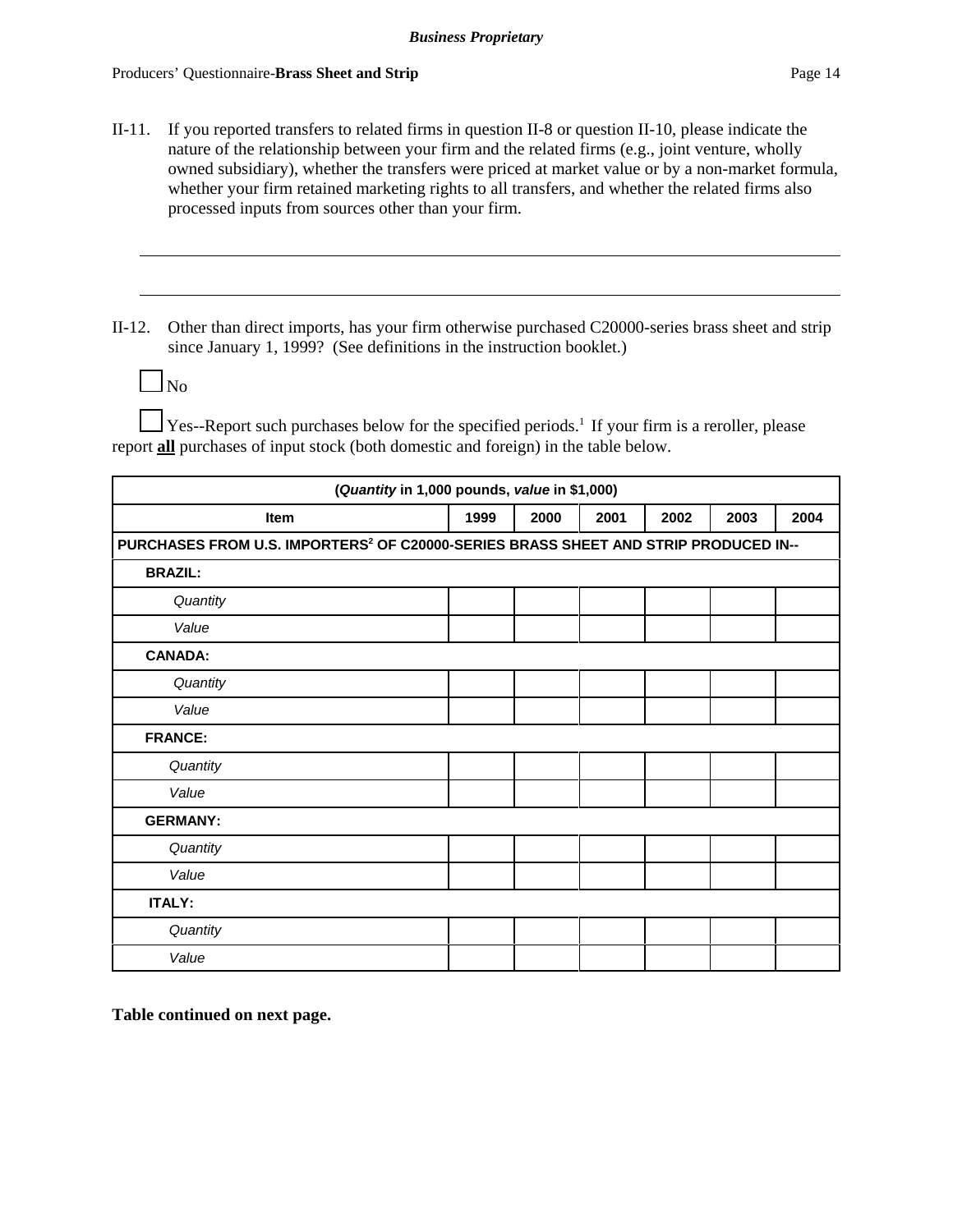# **Table–Continued**

| (Quantity in 1,000 pounds, value in \$1,000)                                                                                                                                        |  |  |  |  |  |  |  |  |
|-------------------------------------------------------------------------------------------------------------------------------------------------------------------------------------|--|--|--|--|--|--|--|--|
| 2000<br>2004<br>1999<br>2001<br>2002<br>2003<br>Item                                                                                                                                |  |  |  |  |  |  |  |  |
| PURCHASES FROM U.S. IMPORTERS <sup>2</sup> OF C20000-SERIES BRASS SHEET AND STRIP PRODUCED IN--                                                                                     |  |  |  |  |  |  |  |  |
| <b>JAPAN:</b>                                                                                                                                                                       |  |  |  |  |  |  |  |  |
| Quantity                                                                                                                                                                            |  |  |  |  |  |  |  |  |
| Value                                                                                                                                                                               |  |  |  |  |  |  |  |  |
| ALL OTHER COUNTRIES:                                                                                                                                                                |  |  |  |  |  |  |  |  |
| Quantity                                                                                                                                                                            |  |  |  |  |  |  |  |  |
| Value                                                                                                                                                                               |  |  |  |  |  |  |  |  |
| PURCHASES FROM DOMESTIC PRODUCERS: <sup>2</sup>                                                                                                                                     |  |  |  |  |  |  |  |  |
| Quantity                                                                                                                                                                            |  |  |  |  |  |  |  |  |
| Value                                                                                                                                                                               |  |  |  |  |  |  |  |  |
| <b>PURCHASES FROM OTHER SOURCES:2</b>                                                                                                                                               |  |  |  |  |  |  |  |  |
| Quantity                                                                                                                                                                            |  |  |  |  |  |  |  |  |
| Value                                                                                                                                                                               |  |  |  |  |  |  |  |  |
| <sup>1</sup> Please indicate your reasons for purchasing this product. If your reasons differ by source, please<br>elaborate.                                                       |  |  |  |  |  |  |  |  |
|                                                                                                                                                                                     |  |  |  |  |  |  |  |  |
|                                                                                                                                                                                     |  |  |  |  |  |  |  |  |
| <sup>2</sup> Please list the name of the firm(s) from which you purchased this product. If your suppliers differ by<br>source, please identify the source for each listed supplier. |  |  |  |  |  |  |  |  |
|                                                                                                                                                                                     |  |  |  |  |  |  |  |  |
|                                                                                                                                                                                     |  |  |  |  |  |  |  |  |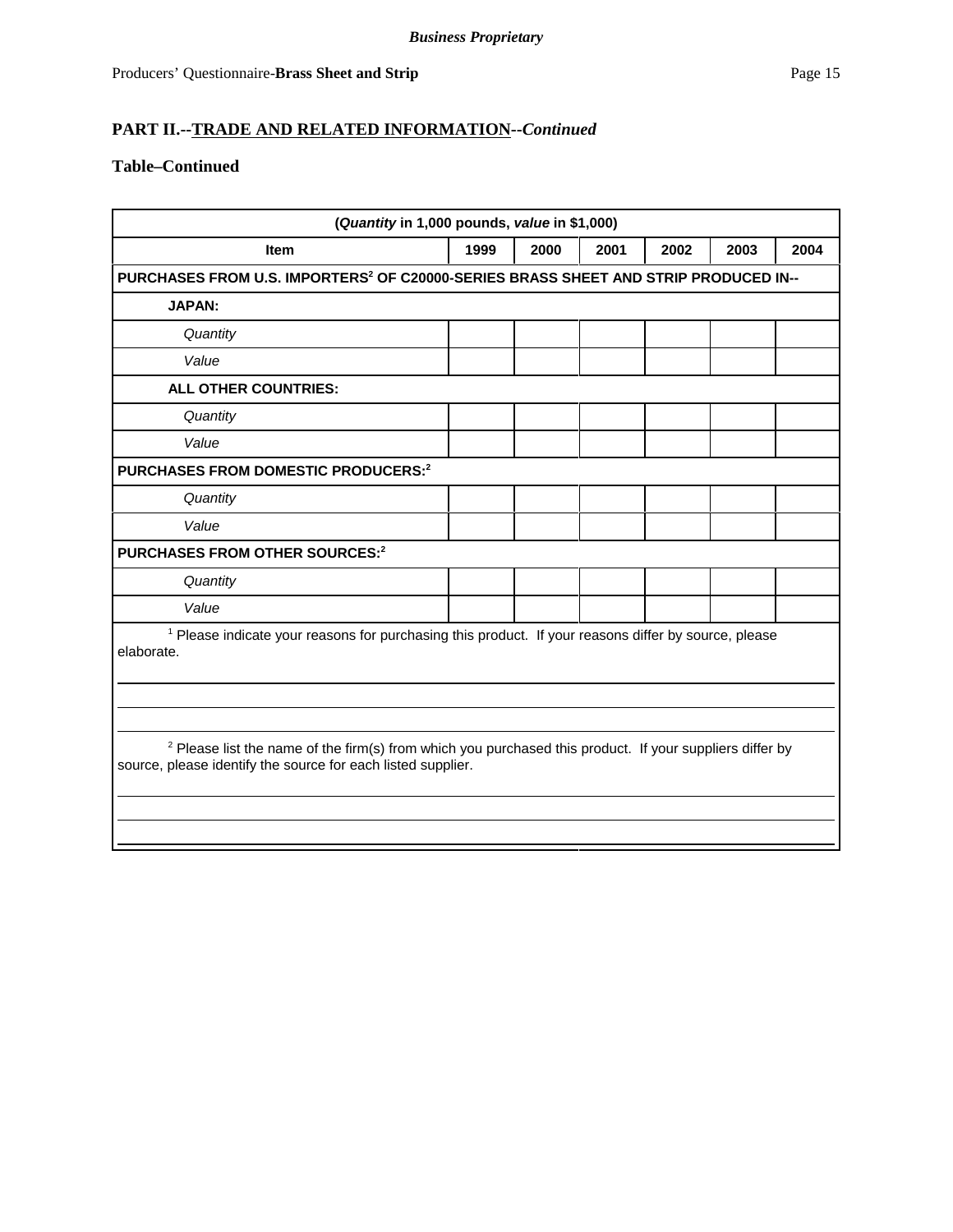II-13. Since January 1, 1999, has your firm been involved in a toll agreement (see definition in the instruction booklet) regarding the production of C20000-series brass sheet and strip?

 $\log$  Yes--Name firm(s):

II-14. Does your firm produce or reroll C20000-series brass sheet and strip in a foreign trade zone (FTZ)?

 $\Box$  Yes--Identify FTZ(s):  $\Box$ 

II-15. Since January 1, 1999, has your firm imported C20000-series brass sheet and strip?

 No Yes--*COMPLETE AND RETURN THE ENCLOSED IMPORTERS' QUESTIONNAIRE*

II-16. Describe the significance of the existing countervailing duty and antidumping duty orders covering imports of C20000-series brass sheet and strip from the subject countries in terms of their effect on your firm's production capacity, production, U.S. shipments, inventories, purchases, employment, revenues, costs, profits, cash flow, capital expenditures, research and development expenditures, and asset values. You may wish to compare your firm's operations before and after the imposition of the orders.

II-17. Would your firm anticipate any changes in its production capacity, production, U.S. shipments, inventories, purchases, employment, revenues, costs, profits, cash flow, capital expenditures, research and development expenditures, or asset values relating to the production of brass sheet and strip in the future if the countervailing duty and antidumping duty orders on C20000-series brass sheet and strip from the subject countries were to be revoked?

 $\Box$  No  $\Box$  Yes--Supply details as to the time, nature, and significance of such changes and provide underlying assumptions, along with relevant portions of business plans or other supporting documentation, for any trends or projections you may provide.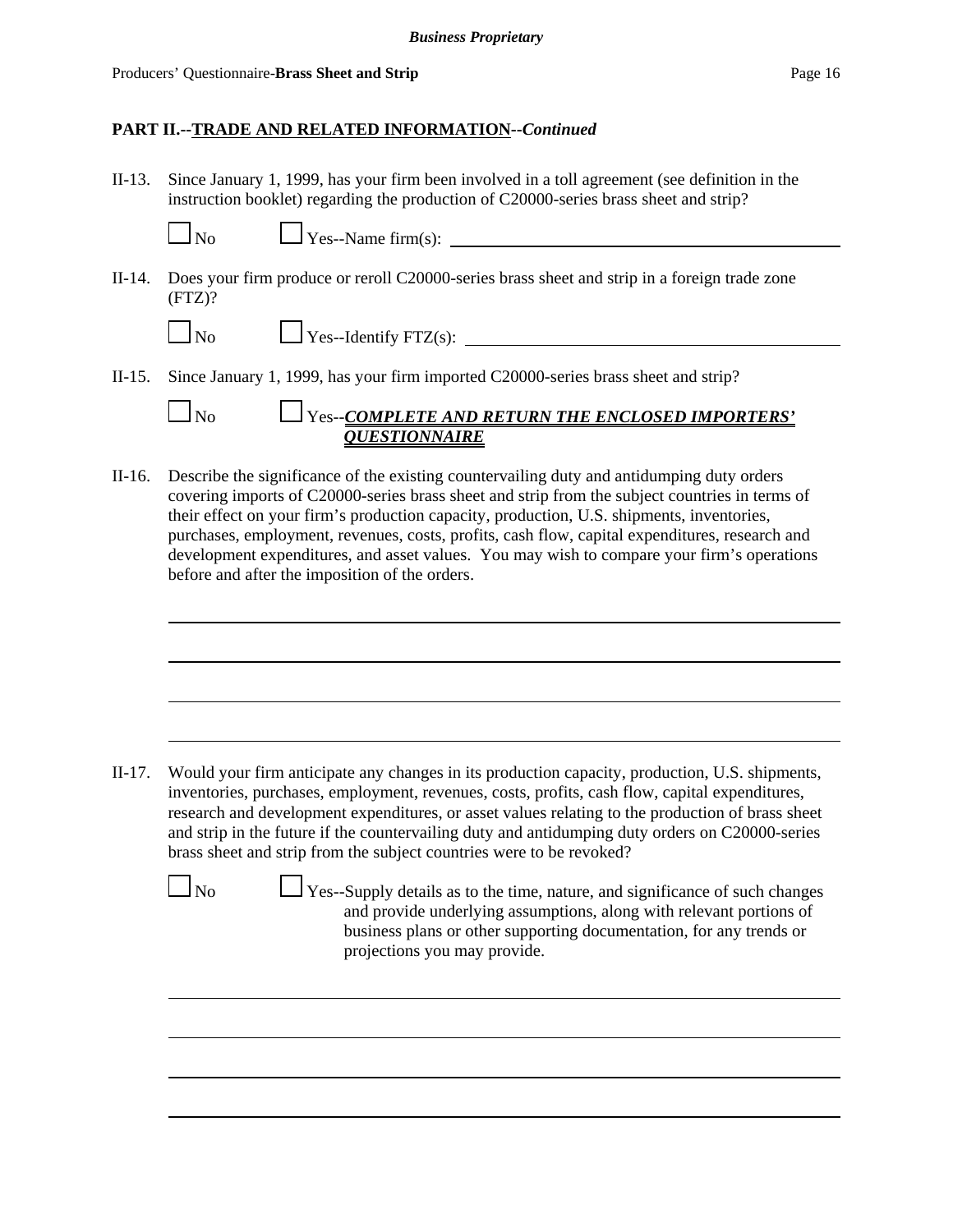# **PART III.--FINANCIAL INFORMATION**

Address questions on this part of the questionnaire to David Boyland (202-708-4725 or david.boyland@usitc.gov).

III-1. Identify the individual who prepared or has knowledge of the requested financial information.

|          | Company contact: |                                                    |                     |
|----------|------------------|----------------------------------------------------|---------------------|
|          |                  | Name and title                                     |                     |
|          |                  | Phone No.                                          | Fax No.             |
|          |                  | E-mail address                                     | Company web address |
| $III-2.$ |                  | Briefly describe your financial accounting system. |                     |

- A. When does your fiscal year end (month and day)? If your fiscal year changed during the period examined, explain below:
- B.1. Describe the lowest level of operations (e.g., plant, division, company-wide) for which financial statements are prepared that include subject merchandise:
	- 2. Does your firm prepare profit/loss statements for the subject merchandise: Yes No
	- 3. How often did your firm (or parent company) prepare financial statements (including annual reports, 10Ks)? Please check relevant items below. Audited \_\_\_\_\_ unaudited \_\_\_\_\_\_ annual reports \_\_\_\_\_\_ 10Ks \_\_\_\_\_ 10Qs \_\_\_\_\_
		- Monthly quarterly semi-annually annually annually
	- 4. Accounting basis:  $\overline{GAP}$  cash tax other comprehensive (specify)

*Note: The Commission may request that your company submit copies of its financial statements, including internal profit-and-loss statements for the division or product group that includes brass sheet and strip, as well as those statements and worksheets used to compile data for your firm's questionnaire response.*

- III-3. Briefly describe your cost accounting system (e.g., standard cost, job order cost, etc.).
- III-4. Briefly describe your allocation basis, if any, for COGS, SG&A, and interest expense and other income and expenses.
- III-5. Other products.--Please list any other products you produced in the facilities in which you produced brass sheet and strip, and provide the share of net sales accounted for by these other products in your most recent fiscal year:

**Product(s) Share of sales**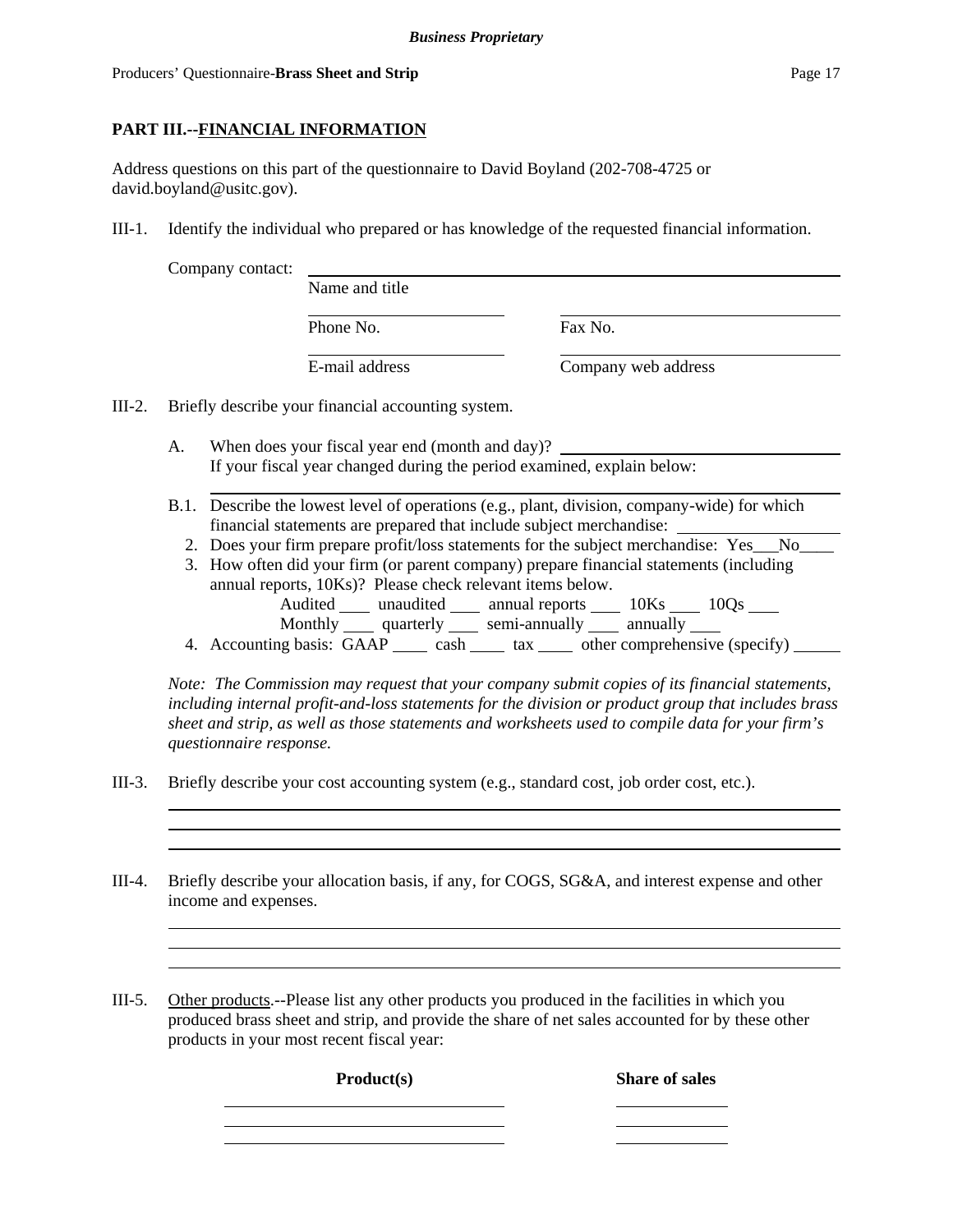#### Producers' Questionnaire-**Brass Sheet and Strip Page 18 Page 18 Page 18 Page 18**

#### **PART III.--FINANCIAL INFORMATION--***Continued*

III-6a. Operations on C20000-series brass sheet and strip.--Report the revenue and related cost information requested below on the C20000-series brass sheet and strip operations of your U.S. establishment(s).1 Do not report resales of product. Note that internal consumption and transfers to related firms must be valued at fair market value and purchases from related firms must be at cost. Provide data for your six most recently completed fiscal years in chronological order from left to right, and for the specified interim periods. If your firm was involved in tolling operations (either as the toller or as the tollee) please contact David Boyland at (202) 708-4725 before completing this section of the questionnaire. Interim data is requested on the following page.

| (Quantity in 1,000 pounds, value in \$1,000)                                                  |  |  |  |  |  |  |  |
|-----------------------------------------------------------------------------------------------|--|--|--|--|--|--|--|
| Item                                                                                          |  |  |  |  |  |  |  |
| Net sales quantities: <sup>2</sup>                                                            |  |  |  |  |  |  |  |
| <b>Commercial sales</b>                                                                       |  |  |  |  |  |  |  |
| Tolling revenue                                                                               |  |  |  |  |  |  |  |
| Internal consumption                                                                          |  |  |  |  |  |  |  |
| Transfers to related firms                                                                    |  |  |  |  |  |  |  |
| Total net sales quantities                                                                    |  |  |  |  |  |  |  |
| Net sales values: <sup>2</sup>                                                                |  |  |  |  |  |  |  |
| Commercial sales                                                                              |  |  |  |  |  |  |  |
| Tolling revenue                                                                               |  |  |  |  |  |  |  |
| Internal consumption                                                                          |  |  |  |  |  |  |  |
| Transfers to related firms                                                                    |  |  |  |  |  |  |  |
| Total net sales values                                                                        |  |  |  |  |  |  |  |
| Cost of goods sold (including tolling, internal consumption, and transfers to related firms): |  |  |  |  |  |  |  |
| Raw materials                                                                                 |  |  |  |  |  |  |  |
| Direct labor                                                                                  |  |  |  |  |  |  |  |
| Other factory costs                                                                           |  |  |  |  |  |  |  |
| Total cost of goods sold                                                                      |  |  |  |  |  |  |  |
| Gross profit or (loss)                                                                        |  |  |  |  |  |  |  |
| Selling, general, and administrative (SG&A) expenses:                                         |  |  |  |  |  |  |  |
| Selling expenses                                                                              |  |  |  |  |  |  |  |
| General and administrative expenses                                                           |  |  |  |  |  |  |  |
| Total SG&A expenses                                                                           |  |  |  |  |  |  |  |
| <b>Operating income or (loss)</b>                                                             |  |  |  |  |  |  |  |
| Other income and expenses:                                                                    |  |  |  |  |  |  |  |
| Interest expense                                                                              |  |  |  |  |  |  |  |
| All other expense items                                                                       |  |  |  |  |  |  |  |
| Continued Dumping and Subsidy Offset<br>Act funds received <sup>3</sup>                       |  |  |  |  |  |  |  |
| All other income items                                                                        |  |  |  |  |  |  |  |
| All other income or expenses, net                                                             |  |  |  |  |  |  |  |
| Net income or (loss) before income taxes                                                      |  |  |  |  |  |  |  |
| Depreciation/amortization included above                                                      |  |  |  |  |  |  |  |

only reflect those incurred by the firm.<br><sup>2</sup> Less discounts, returns, allowances, and prepaid freight. The quantities and values should approximate the corresponding shipment quantities

and values reported in Part II of this questionnaire.<br><sup>3</sup> Please report funds received under this act in the period(s) in which they were received. Do not report these funds as an offset to operating expenses.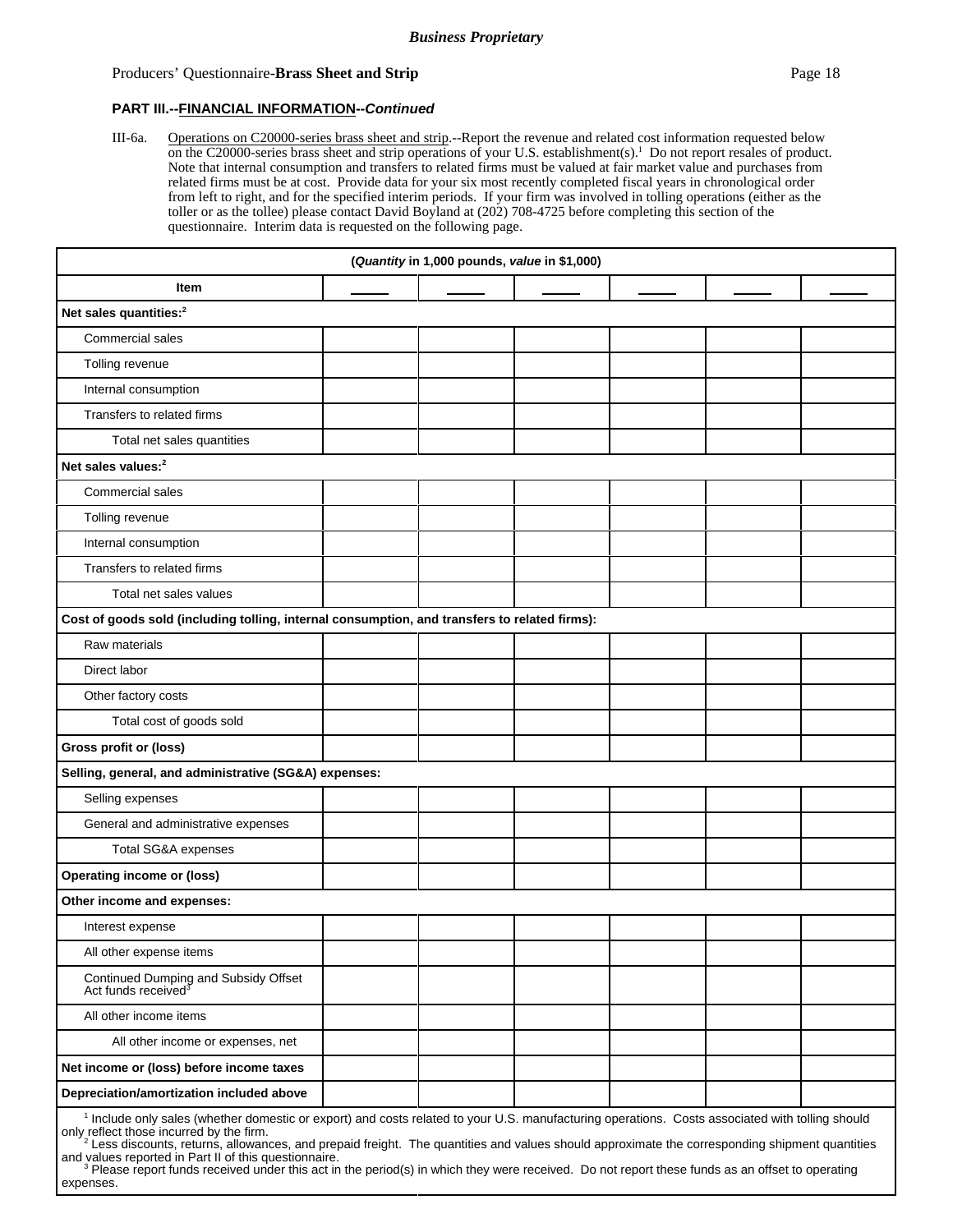#### Producers' Questionnaire-**Brass Sheet and Strip Page 19 Page 19 Page 19 Page 19**

#### **PART III.--FINANCIAL INFORMATION--***Continued*

III-6b. Operations on C20000-series brass sheet and strip.--Report the revenue and related cost information requested below on the C20000-series brass sheet and strip operations of your U.S. establishment(s).1 Instructions to III-6a on previous page also apply to this table.

| (Quantity in 1,000 pounds, value in \$1,000)                                                                                           |                        |                        |  |  |  |  |
|----------------------------------------------------------------------------------------------------------------------------------------|------------------------|------------------------|--|--|--|--|
| Item                                                                                                                                   | January-September 2004 | January-September 2005 |  |  |  |  |
| Net sales quantities: <sup>2</sup>                                                                                                     |                        |                        |  |  |  |  |
| Commercial sales                                                                                                                       |                        |                        |  |  |  |  |
| Tolling revenue                                                                                                                        |                        |                        |  |  |  |  |
| Internal consumption                                                                                                                   |                        |                        |  |  |  |  |
| Transfers to related firms                                                                                                             |                        |                        |  |  |  |  |
| Total net sales quantities                                                                                                             |                        |                        |  |  |  |  |
| Net sales values: <sup>2</sup>                                                                                                         |                        |                        |  |  |  |  |
| <b>Commercial sales</b>                                                                                                                |                        |                        |  |  |  |  |
| Tolling revenue                                                                                                                        |                        |                        |  |  |  |  |
| Internal consumption                                                                                                                   |                        |                        |  |  |  |  |
| Transfers to related firms                                                                                                             |                        |                        |  |  |  |  |
| Total net sales values                                                                                                                 |                        |                        |  |  |  |  |
| Cost of goods sold (including tolling, internal consumption, and transfers to related firms):                                          |                        |                        |  |  |  |  |
| Raw materials                                                                                                                          |                        |                        |  |  |  |  |
| Direct labor                                                                                                                           |                        |                        |  |  |  |  |
| Other factory costs                                                                                                                    |                        |                        |  |  |  |  |
| Total cost of goods sold                                                                                                               |                        |                        |  |  |  |  |
| Gross profit or (loss)                                                                                                                 |                        |                        |  |  |  |  |
| Selling, general, and administrative (SG&A) expenses:                                                                                  |                        |                        |  |  |  |  |
| Selling expenses                                                                                                                       |                        |                        |  |  |  |  |
| General and administrative expenses                                                                                                    |                        |                        |  |  |  |  |
| Total SG&A expenses                                                                                                                    |                        |                        |  |  |  |  |
| <b>Operating income or (loss)</b>                                                                                                      |                        |                        |  |  |  |  |
| Other income and expenses:                                                                                                             |                        |                        |  |  |  |  |
| Interest expense                                                                                                                       |                        |                        |  |  |  |  |
| All other expense items                                                                                                                |                        |                        |  |  |  |  |
| Continued Dumping and Subsidy Offset Act funds<br>received <sup>3</sup>                                                                |                        |                        |  |  |  |  |
| All other income items                                                                                                                 |                        |                        |  |  |  |  |
| All other income or expenses, net                                                                                                      |                        |                        |  |  |  |  |
| Net income or (loss) before income taxes                                                                                               |                        |                        |  |  |  |  |
| Depreciation/amortization included above                                                                                               |                        |                        |  |  |  |  |
| <sup>1</sup> Include only sales (whether domestic or export) and costs related to your U.S. manufacturing operations. Costs associated |                        |                        |  |  |  |  |

with tolling should only reflect those incurred by the firm.<br><sup>2</sup> Less discounts, returns, allowances, and prepaid freight. The quantities and values should approximate the corresponding

shipment quantities and values reported in Part II of this questionnaire.<br><sup>3</sup> Please report funds received under this act in the period(s) in which they were received. Do not report these funds as an offset to operating expenses.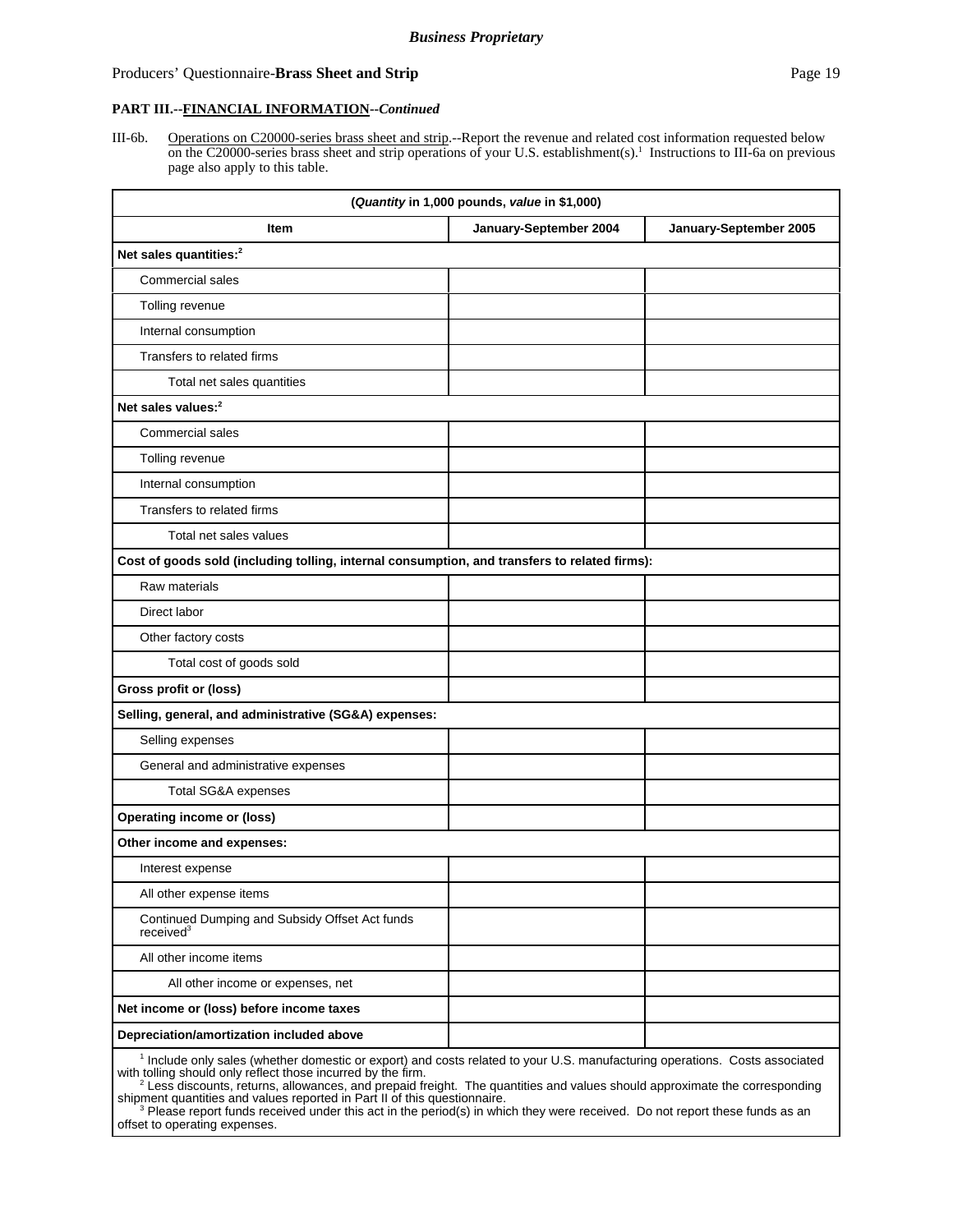#### **PART III.--FINANCIAL INFORMATION--***Continued*

III-7a. Asset values.--Report the total assets associated with the production, warehousing, and sale of C20000-series brass sheet and strip.If your firm does not maintain some or all of the specific asset data in the normal course of business, please estimate it based upon some rational method (such as production, sales, or costs) that is consistent with your cost allocations in the previous question. Your finished goods inventory value should reconcile with the inventory quantity data reported in Part II. Provide data as of the end of your six most recently completed fiscal years in chronological order from left to right. Interim data is requested on the following page.

| (Value in \$1,000)                                                          |  |  |  |  |  |  |  |  |
|-----------------------------------------------------------------------------|--|--|--|--|--|--|--|--|
| Value of                                                                    |  |  |  |  |  |  |  |  |
| Assets associated with the production,<br>warehousing, and sale of product: |  |  |  |  |  |  |  |  |
| 1. Current assets:                                                          |  |  |  |  |  |  |  |  |
| A. Cash and equivalents                                                     |  |  |  |  |  |  |  |  |
| B. Accounts receivable, net                                                 |  |  |  |  |  |  |  |  |
| C. Inventories (finished goods)                                             |  |  |  |  |  |  |  |  |
| D. Inventories (raw materials and work in<br>process)                       |  |  |  |  |  |  |  |  |
| E. Short-term investments                                                   |  |  |  |  |  |  |  |  |
| F. Prepaid expenses                                                         |  |  |  |  |  |  |  |  |
| G. Property held for resale                                                 |  |  |  |  |  |  |  |  |
| H. Other (describe                                                          |  |  |  |  |  |  |  |  |
| I. Total current assets (lines 1.A. through 1.H.)                           |  |  |  |  |  |  |  |  |
| 2. Notes receivable                                                         |  |  |  |  |  |  |  |  |
| 3. Long-term investments                                                    |  |  |  |  |  |  |  |  |
| 4. Property, plant, and equipment                                           |  |  |  |  |  |  |  |  |
| A. Original cost of property, plant, and equipment                          |  |  |  |  |  |  |  |  |
| B. Less: Accumulated depreciation                                           |  |  |  |  |  |  |  |  |
| C. Equals: Book value of property, plant, and<br>equipment                  |  |  |  |  |  |  |  |  |
| 5. Goodwill                                                                 |  |  |  |  |  |  |  |  |
| 6. Other (describe_____________                                             |  |  |  |  |  |  |  |  |
| 7. Other (describe_                                                         |  |  |  |  |  |  |  |  |
| 8. Total assets (lines 1.l., 2, 3, 4.C., 5, 6, and 7)                       |  |  |  |  |  |  |  |  |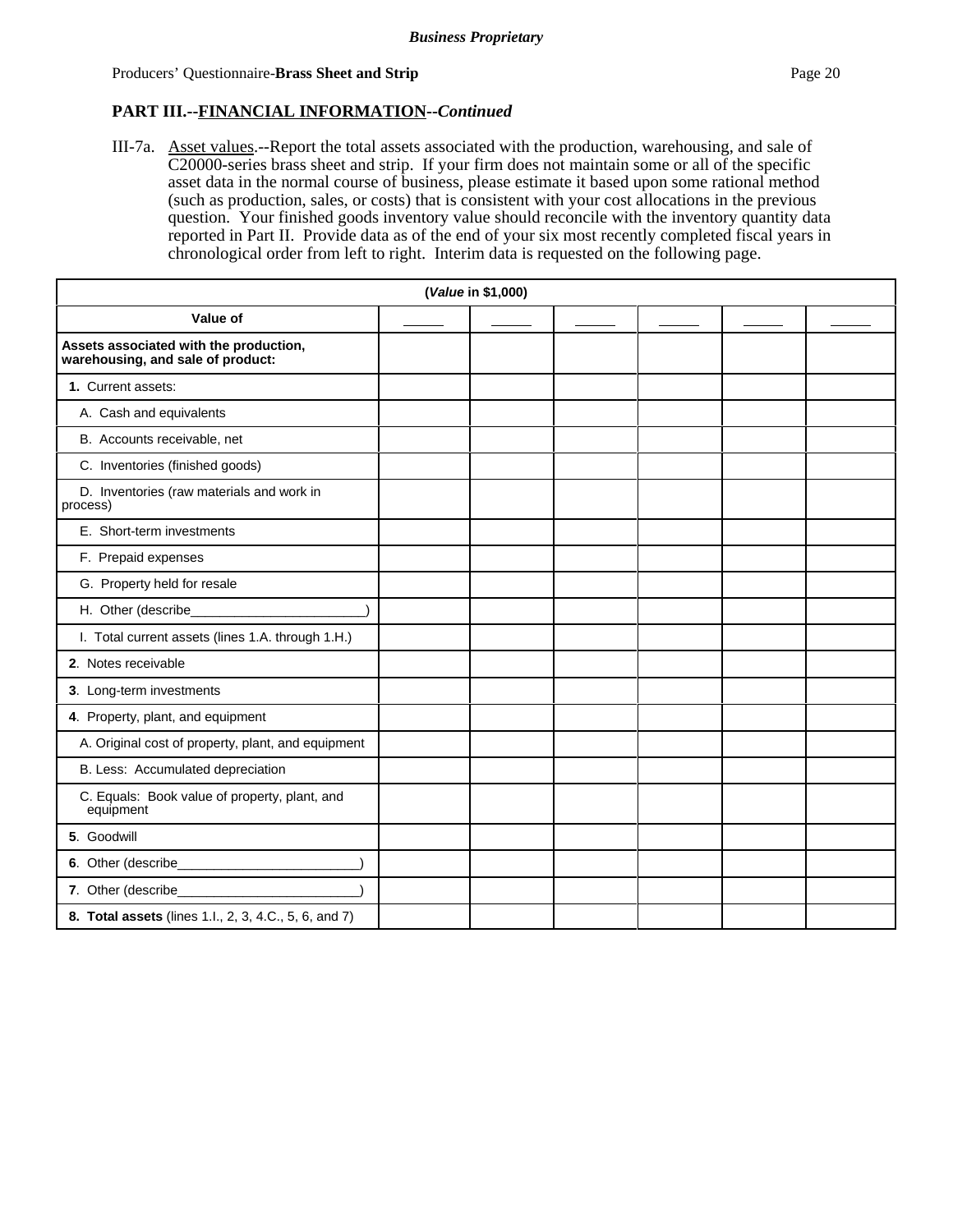# **PART III.--FINANCIAL INFORMATION--***Continued*

III-7b. Asset values.--Report the total assets associated with the production, warehousing, and sale of C20000-series brass sheet and strip as of the end of the specified interim periods. Instructions to III-7a on previous page also apply to this table.

| (Value in \$1,000)                                                          |                        |                        |  |  |
|-----------------------------------------------------------------------------|------------------------|------------------------|--|--|
| Value of                                                                    | January-September 2004 | January-September 2005 |  |  |
| Assets associated with the production, warehousing, and<br>sale of product: |                        |                        |  |  |
| 1. Current assets:                                                          |                        |                        |  |  |
| A. Cash and equivalents                                                     |                        |                        |  |  |
| B. Accounts receivable, net                                                 |                        |                        |  |  |
| C. Inventories (finished goods)                                             |                        |                        |  |  |
| D. Inventories (raw materials and work in process)                          |                        |                        |  |  |
| E. Short-term investments                                                   |                        |                        |  |  |
| F. Prepaid expenses                                                         |                        |                        |  |  |
| G. Property held for resale                                                 |                        |                        |  |  |
| H. Other (describe_                                                         |                        |                        |  |  |
| I. Total current assets (lines 1.A. through 1.H.)                           |                        |                        |  |  |
| 2. Notes receivable                                                         |                        |                        |  |  |
| 3. Long-term investments                                                    |                        |                        |  |  |
| 4. Property, plant, and equipment                                           |                        |                        |  |  |
| A. Original cost of property, plant, and equipment                          |                        |                        |  |  |
| B. Less: Accumulated depreciation                                           |                        |                        |  |  |
| C. Equals: Book value of property, plant, and<br>equipment                  |                        |                        |  |  |
| 5. Goodwill                                                                 |                        |                        |  |  |
|                                                                             |                        |                        |  |  |
| 7. Other (describe_                                                         |                        |                        |  |  |
| 8. Total assets (lines 1.l., 2, 3, 4.C., 5, 6, and 7)                       |                        |                        |  |  |

III-8. Capital expenditures and research and development expenditures.--Report your firm's capital expenditures and research and development expenditures on C20000-series brass sheet and strip. Provide data for your six most recently completed fiscal years in chronological order from left to right, and for the specified interim periods.

| (Value in \$1,000)                           |  |  |  |  |  |
|----------------------------------------------|--|--|--|--|--|
| Item                                         |  |  |  |  |  |
| <b>Capital expenditures</b>                  |  |  |  |  |  |
| <b>Research and development expenditures</b> |  |  |  |  |  |

| <b>Item</b>                           | January-September 2004 | January-September 2005 |
|---------------------------------------|------------------------|------------------------|
| <b>Capital expenditures</b>           |                        |                        |
| Research and development expenditures |                        |                        |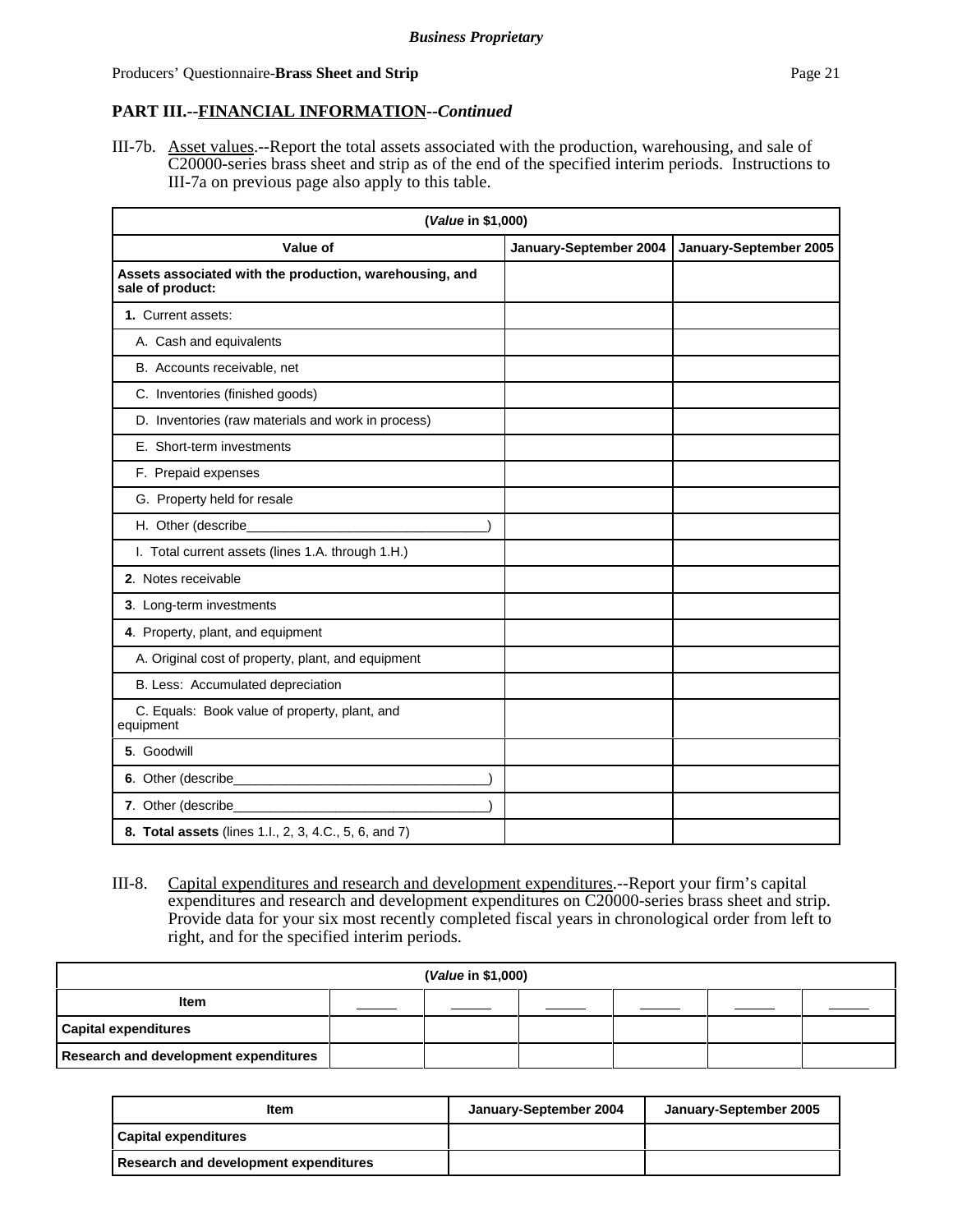Producers' Questionnaire-**Brass Sheet and Strip Page 22 Page 22 Page 22 Page 22 Page 22 Page 22 Page 22 Page 22 Page 22 Page 22 Page 22 Page 22 Page 22 Page 22 Page 22 Page 22 Page 22 Pa** 

# **PART IV.--PRICING AND MARKET FACTORS**

Further information on this part of the questionnaire can be obtained from Kelly Clark (202-205-3166).

IV-1. Who should be contacted regarding the requested pricing and related information?

Company contact:

Name and title

Phone No. **E**-mail address

# **Section IV-A.--PRICE DATA**

This section requests quarterly quantity and value data on your firm's U.S. shipments of the following products during January 1999-September 2005. Values should be for arms-length sales to unrelated U.S. customers, f.o.b. U.S. point of shipment, net of returns, refunds, discounts, and credits. Please report toll and non-toll account sales separately on the pages provided.

*Product 1***. Builders' hardware, CDA end-use classification 110, CDA alloy 260, 0.012-inch to 0.024-inch thick by 2 inches to 12 inches in width.**

*Product 2***. Distributors, CDA end-use classification 920, CDA alloy 260, 0.020-inch to 0.025-inch thick by maximum yield width.**

 *Product 3***. Reroll, CDA end-use classification 910, CDA alloy 260, 0.050-inch to 0.080-inch thick by maximum yield width.**

 *Product 4***. Wiring devices, lamp shells and sockets, CDA end-use classification 440, CDA alloy 260, 0.011-inch to 0.020-inch thick by 2 inches to 12 inches in width.**

*Product 5***. Automotive electrical, CDA end-use classification 320, CDA alloy 230 and/or alloy 260, 0.0098-inch to 0.020-inch thick by 0.5 inch to 2 inches in width, not tin-coated.**

 *Product 6***. Closures, CDA end-use classification 620, CDA alloy 260, 0.010-0.016 inch thick by 1 inch to 4 inches in width.**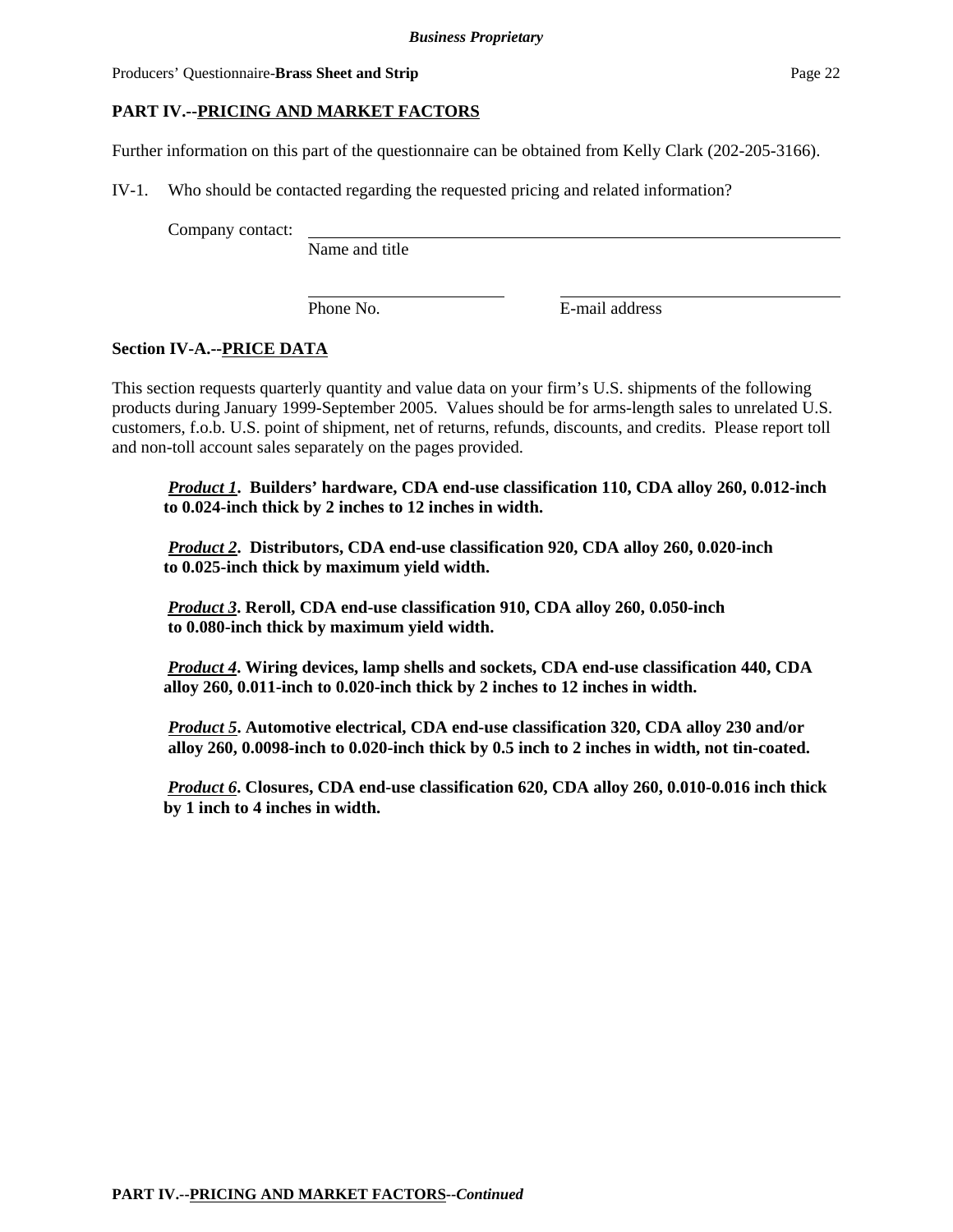#### *Business Proprietary*

#### Producers' Questionnaire-**Brass Sheet and Strip Page 23** Page 23

**COPY THIS PAGE AS NECESSARY.** Complete a separate page for each of the specified products produced and sold by your firm. Indicate in the space provided at the top of this page the product for which pricing is reported.

|                                                                                                                                                                                                                                                                                                                                                          |          | <b>TOLL ACCOUNT SALES</b>          |                                      |                          |
|----------------------------------------------------------------------------------------------------------------------------------------------------------------------------------------------------------------------------------------------------------------------------------------------------------------------------------------------------------|----------|------------------------------------|--------------------------------------|--------------------------|
| Product 1<br>П                                                                                                                                                                                                                                                                                                                                           |          | $\Box$ Product 2<br>Product 5<br>0 | $\Box$ Product 3<br>$\Box$ Product 6 |                          |
| Product 4<br>(Quantity in 1,000 pounds, values in \$1,000)                                                                                                                                                                                                                                                                                               |          |                                    |                                      |                          |
| Period of shipment                                                                                                                                                                                                                                                                                                                                       | Quantity | <b>Fabrication Value</b>           | <b>Metal Value</b>                   | Total Value <sup>1</sup> |
| 1999:                                                                                                                                                                                                                                                                                                                                                    |          |                                    |                                      |                          |
| January-March                                                                                                                                                                                                                                                                                                                                            |          |                                    |                                      |                          |
| April-June                                                                                                                                                                                                                                                                                                                                               |          |                                    |                                      |                          |
| July-September                                                                                                                                                                                                                                                                                                                                           |          |                                    |                                      |                          |
| October-December                                                                                                                                                                                                                                                                                                                                         |          |                                    |                                      |                          |
| 2000:                                                                                                                                                                                                                                                                                                                                                    |          |                                    |                                      |                          |
| January-March                                                                                                                                                                                                                                                                                                                                            |          |                                    |                                      |                          |
| April-June                                                                                                                                                                                                                                                                                                                                               |          |                                    |                                      |                          |
| July-September                                                                                                                                                                                                                                                                                                                                           |          |                                    |                                      |                          |
| October-December                                                                                                                                                                                                                                                                                                                                         |          |                                    |                                      |                          |
| 2001:                                                                                                                                                                                                                                                                                                                                                    |          |                                    |                                      |                          |
| January-March                                                                                                                                                                                                                                                                                                                                            |          |                                    |                                      |                          |
| April-June                                                                                                                                                                                                                                                                                                                                               |          |                                    |                                      |                          |
| July-September                                                                                                                                                                                                                                                                                                                                           |          |                                    |                                      |                          |
| October-December                                                                                                                                                                                                                                                                                                                                         |          |                                    |                                      |                          |
| 2002:                                                                                                                                                                                                                                                                                                                                                    |          |                                    |                                      |                          |
| January-March                                                                                                                                                                                                                                                                                                                                            |          |                                    |                                      |                          |
| April-June                                                                                                                                                                                                                                                                                                                                               |          |                                    |                                      |                          |
| July-September                                                                                                                                                                                                                                                                                                                                           |          |                                    |                                      |                          |
| October-December                                                                                                                                                                                                                                                                                                                                         |          |                                    |                                      |                          |
| 2003:                                                                                                                                                                                                                                                                                                                                                    |          |                                    |                                      |                          |
| January-March                                                                                                                                                                                                                                                                                                                                            |          |                                    |                                      |                          |
| April-June                                                                                                                                                                                                                                                                                                                                               |          |                                    |                                      |                          |
| July-September                                                                                                                                                                                                                                                                                                                                           |          |                                    |                                      |                          |
| October-December                                                                                                                                                                                                                                                                                                                                         |          |                                    |                                      |                          |
| 2004:                                                                                                                                                                                                                                                                                                                                                    |          |                                    |                                      |                          |
| January-March                                                                                                                                                                                                                                                                                                                                            |          |                                    |                                      |                          |
| April-June                                                                                                                                                                                                                                                                                                                                               |          |                                    |                                      |                          |
| July-September                                                                                                                                                                                                                                                                                                                                           |          |                                    |                                      |                          |
| October-December                                                                                                                                                                                                                                                                                                                                         |          |                                    |                                      |                          |
| 2005:                                                                                                                                                                                                                                                                                                                                                    |          |                                    |                                      |                          |
| January-March                                                                                                                                                                                                                                                                                                                                            |          |                                    |                                      |                          |
| April-June                                                                                                                                                                                                                                                                                                                                               |          |                                    |                                      |                          |
| July-September                                                                                                                                                                                                                                                                                                                                           |          |                                    |                                      |                          |
| <sup>1</sup> Net values (i.e., gross sales values less all discounts, allowances, rebates, prepaid freight, and the value of returned goods),<br>f.o.b. your U.S. point of shipment.<br>Note.--If your product does not exactly meet the product specifications but is competitive with the specified product, provide a<br>description of your product: |          |                                    |                                      |                          |

# **PART IV.--PRICING AND MARKET FACTORS--***Continued*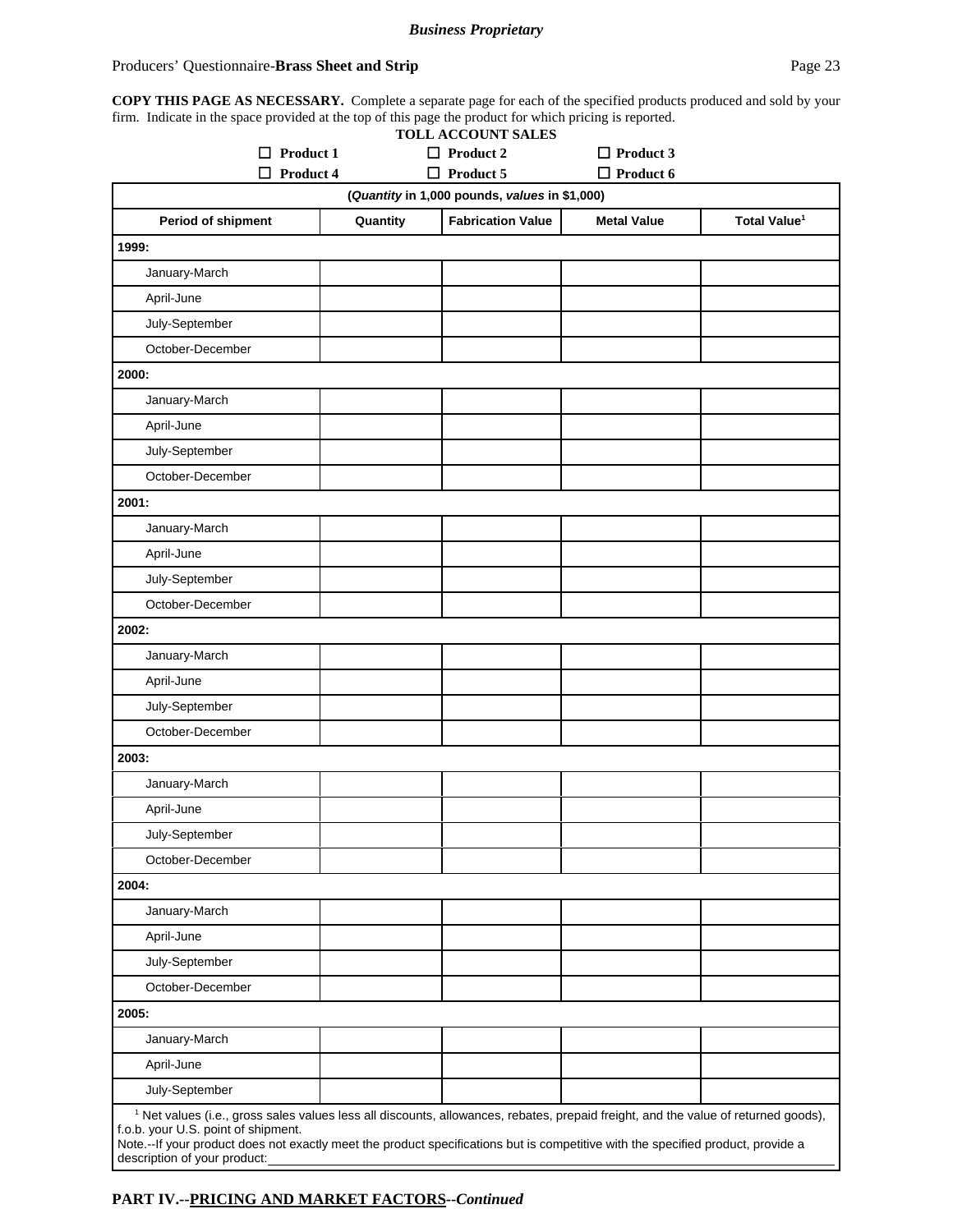#### Producers' Questionnaire-**Brass Sheet and Strip Page 24 Page 24**

**COPY THIS PAGE AS NECESSARY.** Complete a separate page for each of the specified products produced and sold by your firm. Indicate in the space provided at the top of this page the product for which pricing is reported.

|                                                                                                                                                                                                                                                                                                                                                          |                  | NON-TOLL ACCOUNT SALES   |                    |                          |
|----------------------------------------------------------------------------------------------------------------------------------------------------------------------------------------------------------------------------------------------------------------------------------------------------------------------------------------------------------|------------------|--------------------------|--------------------|--------------------------|
|                                                                                                                                                                                                                                                                                                                                                          | $\Box$ Product 1 | $\Box$ Product 2         | $\Box$ Product 3   |                          |
| $\Box$ Product 5<br>$\Box$ Product 6<br>П<br>Product 4<br>(Quantity in 1,000 pounds, values in \$1,000)                                                                                                                                                                                                                                                  |                  |                          |                    |                          |
| Period of shipment                                                                                                                                                                                                                                                                                                                                       | Quantity         | <b>Fabrication Value</b> | <b>Metal Value</b> | Total Value <sup>1</sup> |
| 1999:                                                                                                                                                                                                                                                                                                                                                    |                  |                          |                    |                          |
| January-March                                                                                                                                                                                                                                                                                                                                            |                  |                          |                    |                          |
| April-June                                                                                                                                                                                                                                                                                                                                               |                  |                          |                    |                          |
| July-September                                                                                                                                                                                                                                                                                                                                           |                  |                          |                    |                          |
| October-December                                                                                                                                                                                                                                                                                                                                         |                  |                          |                    |                          |
| 2000:                                                                                                                                                                                                                                                                                                                                                    |                  |                          |                    |                          |
| January-March                                                                                                                                                                                                                                                                                                                                            |                  |                          |                    |                          |
| April-June                                                                                                                                                                                                                                                                                                                                               |                  |                          |                    |                          |
| July-September                                                                                                                                                                                                                                                                                                                                           |                  |                          |                    |                          |
| October-December                                                                                                                                                                                                                                                                                                                                         |                  |                          |                    |                          |
| 2001:                                                                                                                                                                                                                                                                                                                                                    |                  |                          |                    |                          |
| January-March                                                                                                                                                                                                                                                                                                                                            |                  |                          |                    |                          |
| April-June                                                                                                                                                                                                                                                                                                                                               |                  |                          |                    |                          |
| July-September                                                                                                                                                                                                                                                                                                                                           |                  |                          |                    |                          |
| October-December                                                                                                                                                                                                                                                                                                                                         |                  |                          |                    |                          |
| 2002:                                                                                                                                                                                                                                                                                                                                                    |                  |                          |                    |                          |
| January-March                                                                                                                                                                                                                                                                                                                                            |                  |                          |                    |                          |
| April-June                                                                                                                                                                                                                                                                                                                                               |                  |                          |                    |                          |
| July-September                                                                                                                                                                                                                                                                                                                                           |                  |                          |                    |                          |
| October-December                                                                                                                                                                                                                                                                                                                                         |                  |                          |                    |                          |
| 2003:                                                                                                                                                                                                                                                                                                                                                    |                  |                          |                    |                          |
| January-March                                                                                                                                                                                                                                                                                                                                            |                  |                          |                    |                          |
| April-June                                                                                                                                                                                                                                                                                                                                               |                  |                          |                    |                          |
| July-September                                                                                                                                                                                                                                                                                                                                           |                  |                          |                    |                          |
| October-December                                                                                                                                                                                                                                                                                                                                         |                  |                          |                    |                          |
| 2004:                                                                                                                                                                                                                                                                                                                                                    |                  |                          |                    |                          |
| January-March                                                                                                                                                                                                                                                                                                                                            |                  |                          |                    |                          |
| April-June                                                                                                                                                                                                                                                                                                                                               |                  |                          |                    |                          |
| July-September                                                                                                                                                                                                                                                                                                                                           |                  |                          |                    |                          |
| October-December                                                                                                                                                                                                                                                                                                                                         |                  |                          |                    |                          |
| 2005:                                                                                                                                                                                                                                                                                                                                                    |                  |                          |                    |                          |
| January-March                                                                                                                                                                                                                                                                                                                                            |                  |                          |                    |                          |
| April-June                                                                                                                                                                                                                                                                                                                                               |                  |                          |                    |                          |
| July-September                                                                                                                                                                                                                                                                                                                                           |                  |                          |                    |                          |
| <sup>1</sup> Net values (i.e., gross sales values less all discounts, allowances, rebates, prepaid freight, and the value of returned goods),<br>f.o.b. your U.S. point of shipment.<br>Note.--If your product does not exactly meet the product specifications but is competitive with the specified product, provide a<br>description of your product: |                  |                          |                    |                          |

**PART IV.--PRICING AND MARKET FACTORS--***Continued*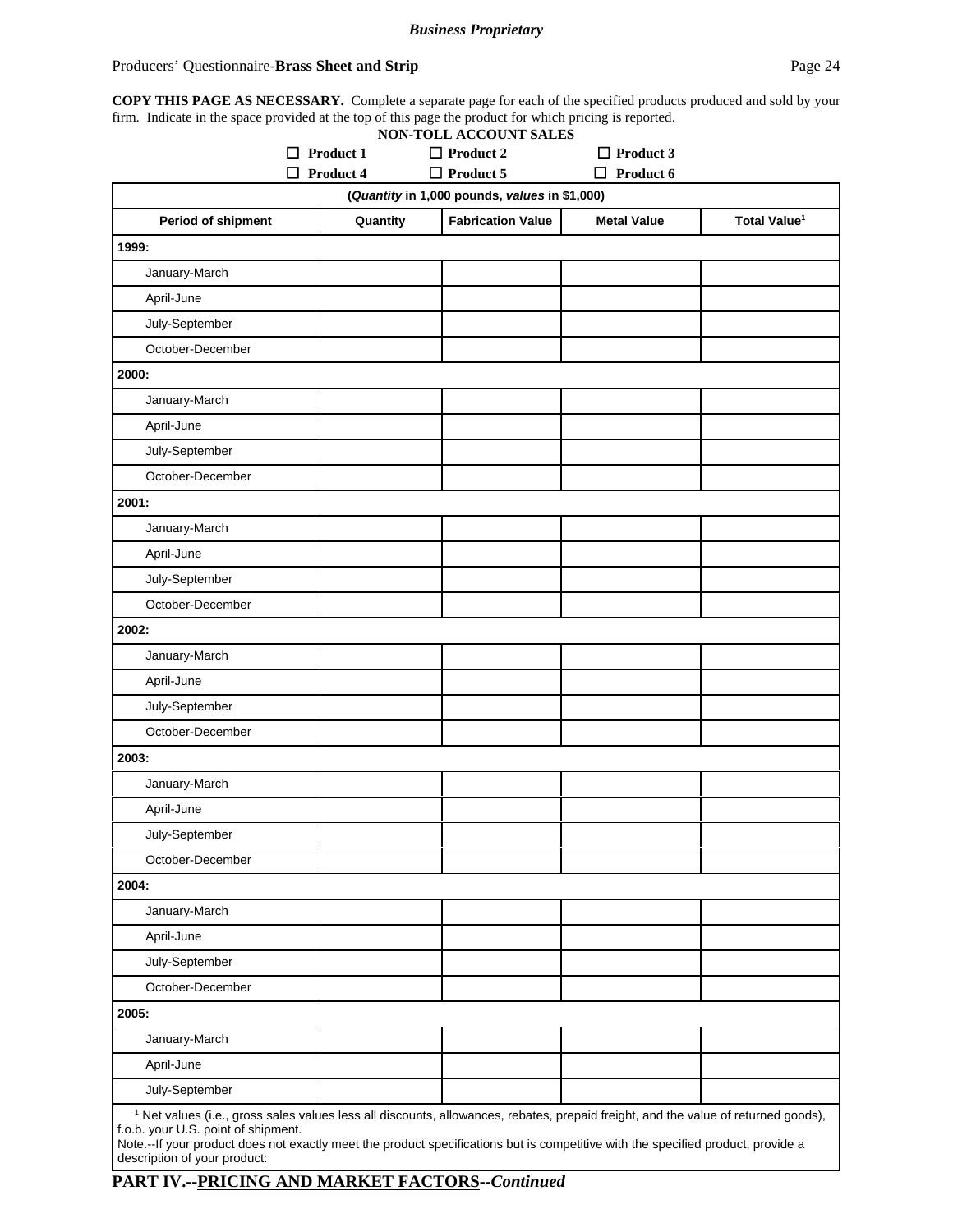Producers' Questionnaire-**Brass Sheet and Strip Page 25 Page 25 Page 25 Page 26** 

## **Section IV-B.--PRICE-RELATED QUESTIONS**

| $IV-B-1.$ | Please describe how your firm determines the prices that it charges for sales of C20000-series<br>brass sheet and strip (transaction by transaction negotiation, contracts for multiple shipments,<br>set price lists, etc.). If your firm issues price lists, please include a copy of a recent price list<br>with your submission. If your price list is large, please submit sample pages. |
|-----------|-----------------------------------------------------------------------------------------------------------------------------------------------------------------------------------------------------------------------------------------------------------------------------------------------------------------------------------------------------------------------------------------------|
| $IV-B-2.$ | Please describe your firm's discount policy (quantity discounts, annual total volume discounts,<br>$etc.$ ).                                                                                                                                                                                                                                                                                  |
| $IV-B-3.$ | What are your firm's typical sales terms for its U.S.-produced C20000-series brass sheet and<br>strip (e.g., $2/10$ net 30 days)? $\qquad \qquad$ On what basis are your prices of domestic<br>C20000-series brass sheet and strip usually quoted (e.g., f.o.b. warehouse, or delivered)?                                                                                                     |
| $IV-R-4$  | Approximately what share of your firm's sales of its U.S.-produced C20000-series brass sheet                                                                                                                                                                                                                                                                                                  |

IV-B-4. Approximately what share of your firm's sales of its U.S.-produced C20000-series brass sheet and strip in 2004 were on a (1) long-term contract basis (multiple deliveries for more than 12 months), (2) short-term contract basis (multiple deliveries up to 12 months), and (3) spot sales basis (for a single delivery)?

| Type of sale         | Share of sales (percent) |
|----------------------|--------------------------|
| Long-term contracts  |                          |
| Short-term contracts |                          |
| Spot sales           |                          |

- IV-B-5. If you sell on a long-term contract basis, please answer the following questions with respect to provisions of a typical long-term contract.
	- (a) What is the average duration of a contract?
	- (b) Can prices be renegotiated during the contract period?
	- (c) Does the contract fix quantity, price, or both?
	- (d) Does the contract have a meet or release provision?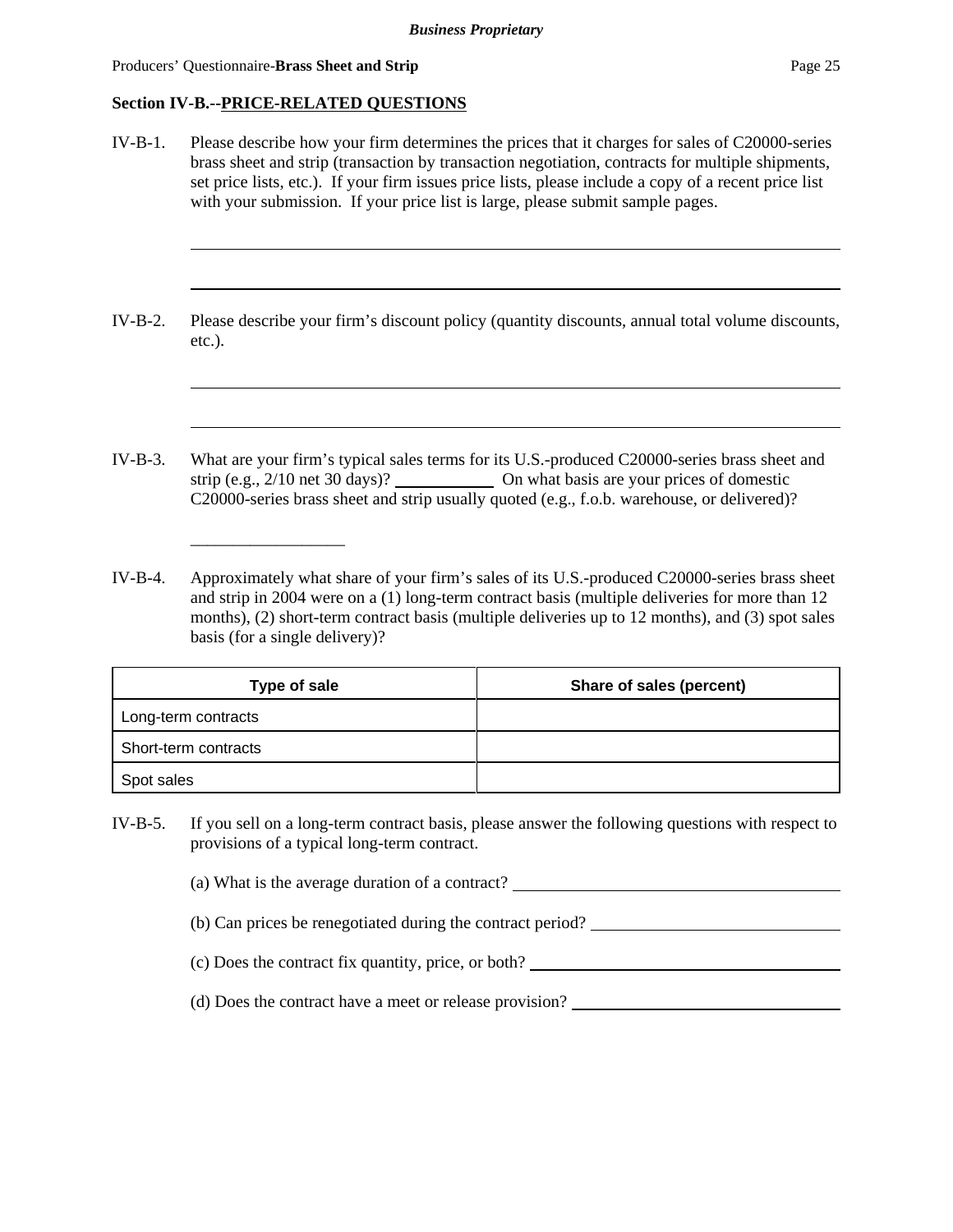Producers' Questionnaire-**Brass Sheet and Strip Page 26 Page 26 Page 26 Page 26** 

#### **PART IV.--PRICING AND MARKET FACTORS--***Continued*

#### **Section IV-B.--PRICE-RELATED QUESTIONS**

- IV-B-6. If you sell on a short-term contract basis, please answer the following questions with respect to provisions of a typical short-term contract.
	- (a) What is the average duration of a contract?
	- (b) Can prices be renegotiated during the contract period?
	- (c) Does the contract fix quantity, price, or both?
	- (d) Does the contract have a meet or release provision?
- IV-B-7. What is the average lead time between a customer's order and the date of delivery for your firm's sales of your U.S.-produced C20000-series brass sheet and strip?

| <b>Source</b>     | Share of 2004 sales | <b>Lead time</b> |
|-------------------|---------------------|------------------|
| From inventory    |                     |                  |
| Produced to order |                     |                  |
| <b>Total</b>      | 100%                |                  |

IV-B-8. (a) What is the approximate percentage of the total delivered cost of C20000-series brass sheet and strip that is accounted for by U.S. inland transportation costs? \_\_\_\_\_\_ percent.

> (b) Who generally arranges the transportation to your customers' locations? Your firm or purchaser (check one).

(c) What proportion of your sales occur within 100 miles of your storage or production facility? percent. 101 to 1,000 miles? percent. Over 1,000 miles? percent.

IV-B-9. What are the geographic market areas in the United States served by your firm's C20000 series brass sheet and strip?

| $\Box$ Northeast $\Box$ Mid-Atlantic $\Box$ Midwest $\Box$ Southeast |                                                                            |
|----------------------------------------------------------------------|----------------------------------------------------------------------------|
|                                                                      | $\Box$ Southwest $\Box$ Rocky Mountains $\Box$ West Coast $\Box$ Northwest |
| $\Box$ National $\Box$ Other (describe) $\Box$                       |                                                                            |

IV-B-10. Describe the end uses of the C20000-series brass sheet and strip that you manufacture. For each end-use product, what percentage of the total cost is accounted for by C20000-series brass sheet and strip?

End use Share of total cost accounted for by brass sheet and strip (percent)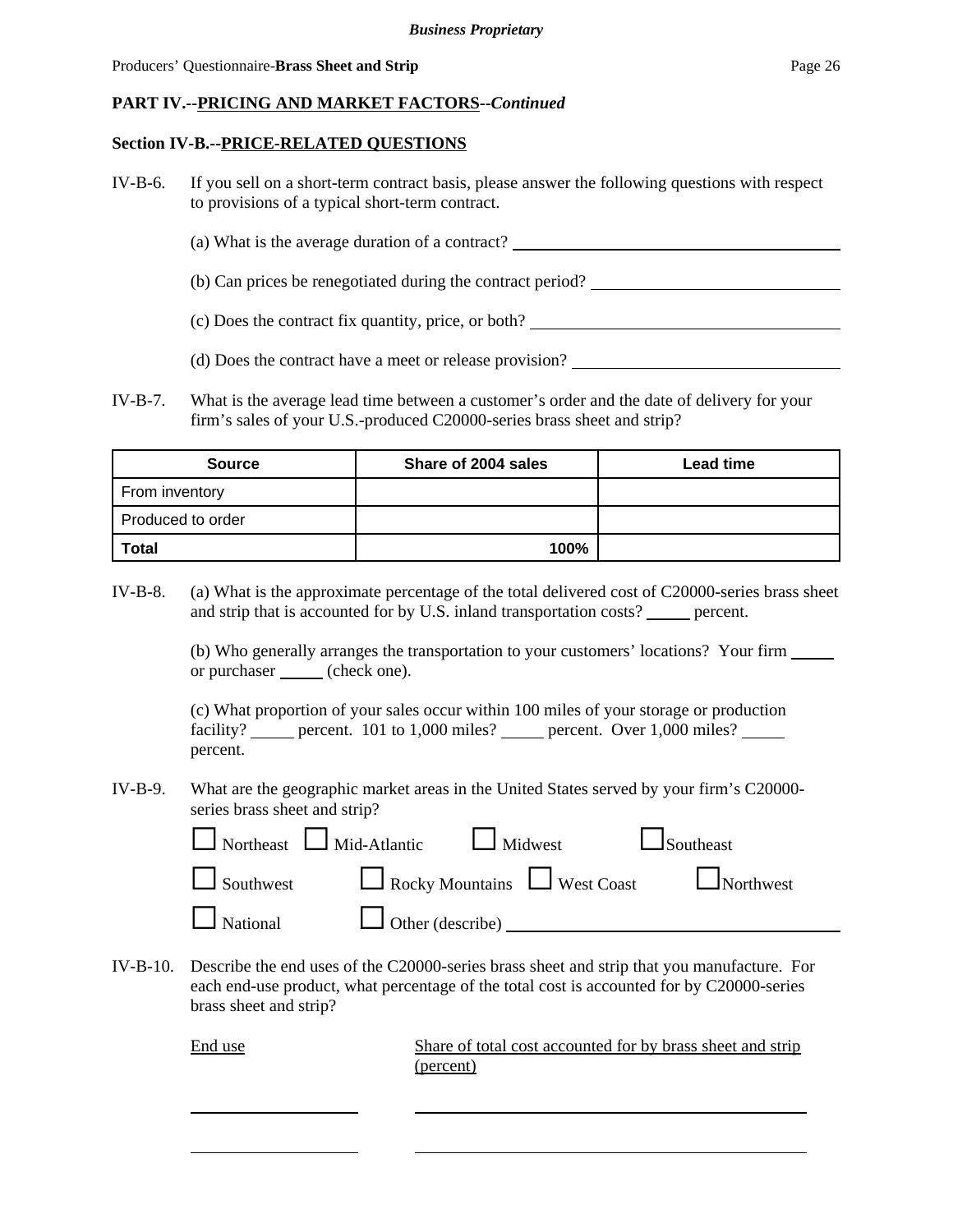Producers' Questionnaire-**Brass Sheet and Strip Page 27 Page 27** 

# **PART IV.--PRICING AND MARKET FACTORS--***Continued* **Section IV-B.--PRICE-RELATED QUESTIONS--***Continued*

IV-B-11. Have there been any changes in the end uses of C20000-series brass sheet and strip since 1999?

| $\Box$ No                                                                 | Yes--Please describe.                                                                                                                                                                                                                                                      |
|---------------------------------------------------------------------------|----------------------------------------------------------------------------------------------------------------------------------------------------------------------------------------------------------------------------------------------------------------------------|
|                                                                           |                                                                                                                                                                                                                                                                            |
| in the future?                                                            | Do you anticipate any changes in terms of the end uses of C20000-series brass sheet and strip                                                                                                                                                                              |
| $\overline{N}$                                                            | Yes--Please describe and identify the time period. Provide any<br>underlying assumptions, along with relevant portions of business plans or<br>other supporting documentation, that address this issue.                                                                    |
|                                                                           | (a) Please list in order of importance any products that may be substituted for C20000-series                                                                                                                                                                              |
|                                                                           |                                                                                                                                                                                                                                                                            |
|                                                                           |                                                                                                                                                                                                                                                                            |
|                                                                           | $(1)$ (1) (2) (2) (3)<br>(b) For each possible substitute product, please give examples of applications and end uses for                                                                                                                                                   |
|                                                                           |                                                                                                                                                                                                                                                                            |
|                                                                           | (c) Have changes in the prices of these products affected the price for C20000-series brass                                                                                                                                                                                |
| <b>No</b>                                                                 | $\Box$ Yes–To what degree do changes in their prices affect the price for brass<br>sheet and strip? Does this effect have a time lag? If so, how long is the time<br>lag for each substitute product? Does this vary by type of brass sheet and<br>strip or final end use? |
|                                                                           |                                                                                                                                                                                                                                                                            |
| brass sheet and strip.<br>which they are substitutes.<br>sheet and strip? | Have there been any changes in the number or types of products that can be substituted for<br>C20000-series brass sheet and strip since 1999?                                                                                                                              |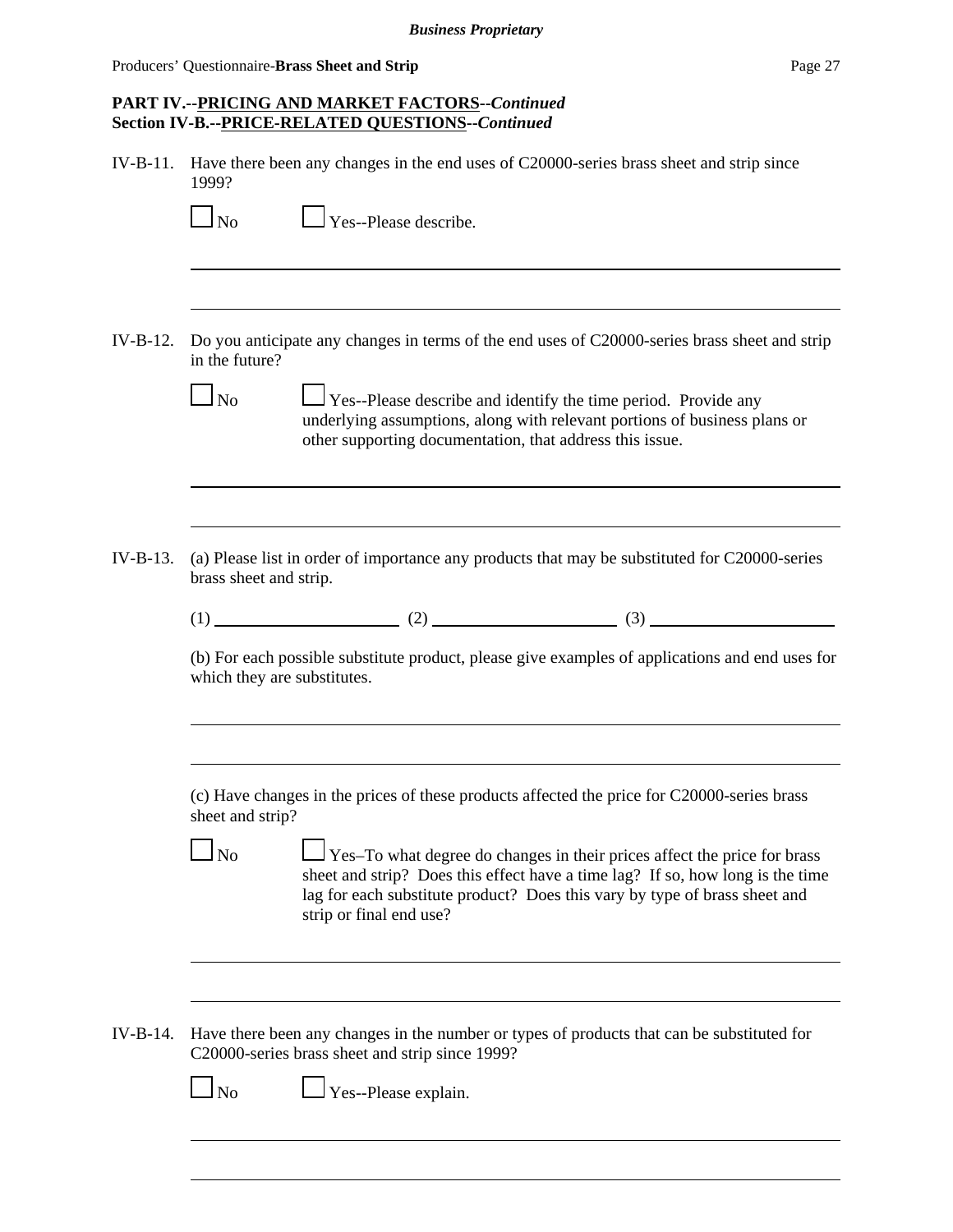Producers' Questionnaire-**Brass Sheet and Strip Page 28 Page 28 Page 28 Page 28** 

#### **PART IV.--PRICING AND MARKET FACTORS--***Continued*

## **Section IV-B.--PRICE-RELATED QUESTIONS--***Continued*

IV-B-15. Do you anticipate any changes in terms of the substitutability of other products for C20000 series brass sheet and strip in the future?

No  $\Box$  Yes--Please describe. Provide any underlying assumptions, along with relevant portions of business plans or other supporting documentation, that address this issue.

- IV-B-16. To what extent have changes in the prices of raw materials affected your firm's selling prices for C20000-series brass sheet and strip during January 1999-September 2005? Also discuss any anticipated changes in your raw material costs in the future, identifying the time period(s) involved and the factor(s) that you believe would be responsible for such changes. Provide any underlying assumptions, along with relevant portions of business plans or other supporting documentation, that address this issue.
- IV-B-17. Have any changes occurred in any other factors affecting supply (e.g., changes in availability or prices of energy or labor; transportation conditions; production capacity and/or methods of production; technology; export markets; or alternative production opportunities) that affected the availability of U.S.-produced C20000-series brass sheet and strip in the U.S. market since 1999?



 $\Box$  No  $\Box$  Yes--Please note the time period(s) of any such changes, the factors(s) involved, and the impact such changes had on your shipment volumes and prices.

IV-B-18. (a) Do you anticipate any changes in terms of the availability of U.S.-produced C20000-series brass sheet and strip in the U.S. market in the future?

| $\Box$ Increase | $\Box$ No Change | <b>Decrease</b> |
|-----------------|------------------|-----------------|
|                 |                  |                 |

(b) If you anticipate changes in supply, please identify the changes including the time period and the impact of such changes on shipment volumes and prices. Provide any underlying assumptions, along with relevant portions of business plans or other supporting documentation, that address this issue.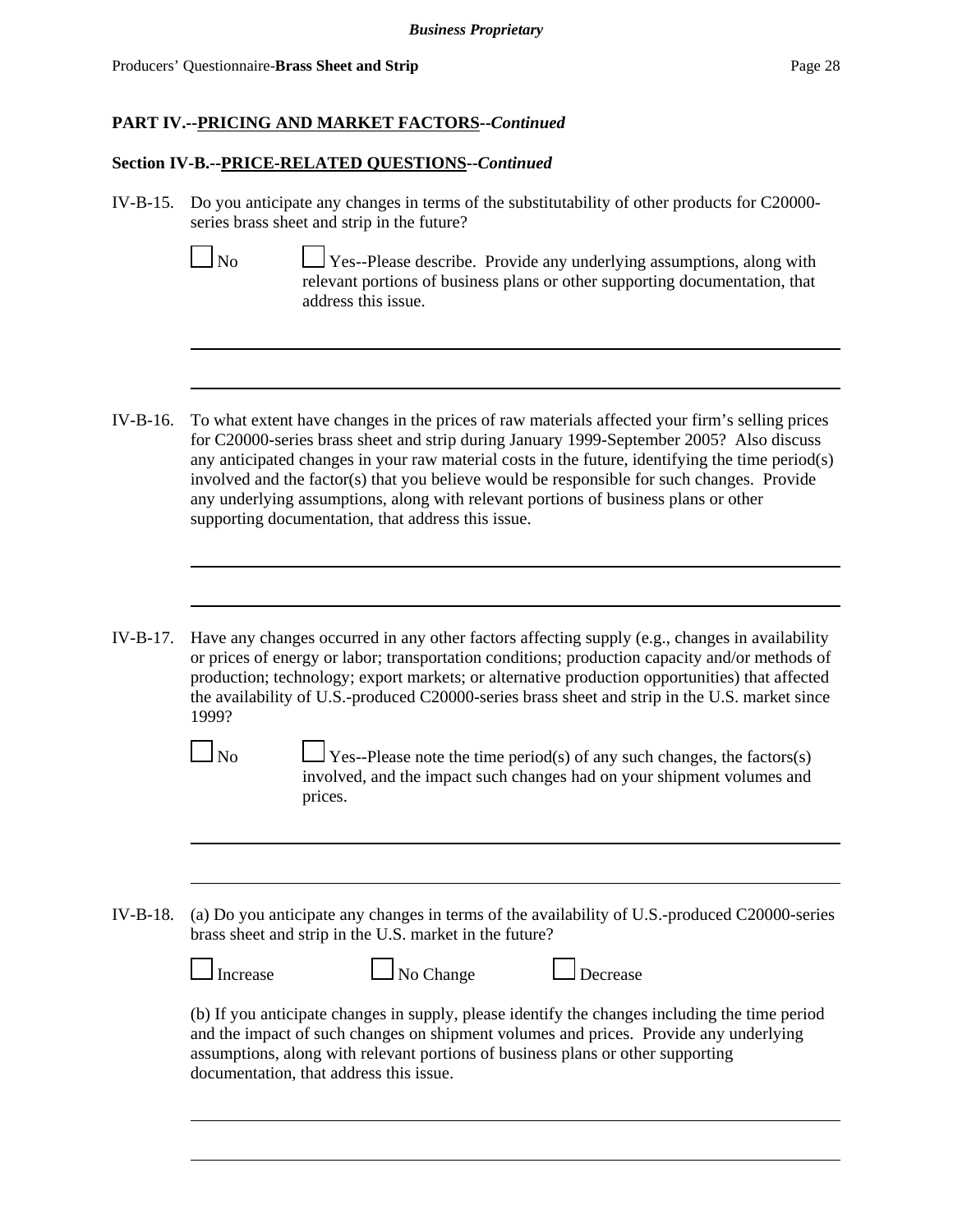Producers' Questionnaire-**Brass Sheet and Strip Page 29 Page 29** 

# **PART IV.--PRICING AND MARKET FACTORS--***Continued*

# **Section IV-B.--MARKET FACTORS--***Continued*

| $IV-B-19.$ | Has the availability of <b>NONSUBJECT</b> imported C20000-series brass sheet and strip changed<br>since 1999?                                                                                                                                                                                                                                                                                                                                                                                                                                                           |
|------------|-------------------------------------------------------------------------------------------------------------------------------------------------------------------------------------------------------------------------------------------------------------------------------------------------------------------------------------------------------------------------------------------------------------------------------------------------------------------------------------------------------------------------------------------------------------------------|
|            | Yes--Please explain.<br>N <sub>o</sub>                                                                                                                                                                                                                                                                                                                                                                                                                                                                                                                                  |
|            |                                                                                                                                                                                                                                                                                                                                                                                                                                                                                                                                                                         |
| $IV-B-20.$ | Describe how easily your firm can shift its sales of C20000-series brass sheet and strip<br>between the U.S. market and alternative country markets. In your discussion, please describe<br>any contracts, other sales arrangements, or other constraints that would prevent or retard your<br>firm from shifting brass sheet and strip between the U.S. and alternative country markets<br>within a 12-month period. Provide any underlying assumptions, along with relevant portions<br>of business plans or other supporting documentation, that address this issue. |
|            |                                                                                                                                                                                                                                                                                                                                                                                                                                                                                                                                                                         |
| $IV-B-21.$ | Have there been any significant changes in the product range, product mix, or marketing<br>(including sales over the internet) of C20000-series brass sheet and strip since 1999?<br>$\Gamma$ Yes--Please describe and quantify if possible.<br>$\log$                                                                                                                                                                                                                                                                                                                  |
|            |                                                                                                                                                                                                                                                                                                                                                                                                                                                                                                                                                                         |
| IV-B-22.   | Do you anticipate any changes in terms of the product range, product mix, or marketing<br>(including sales over the internet) of C20000-series brass sheet and strip in the future?<br>Provide any underlying assumptions, along with relevant portions of business plans or other<br>supporting documentation, that address this issue.                                                                                                                                                                                                                                |
|            | $\Gamma$ Yes--Please identify, including the time period.<br>No                                                                                                                                                                                                                                                                                                                                                                                                                                                                                                         |
|            |                                                                                                                                                                                                                                                                                                                                                                                                                                                                                                                                                                         |
|            |                                                                                                                                                                                                                                                                                                                                                                                                                                                                                                                                                                         |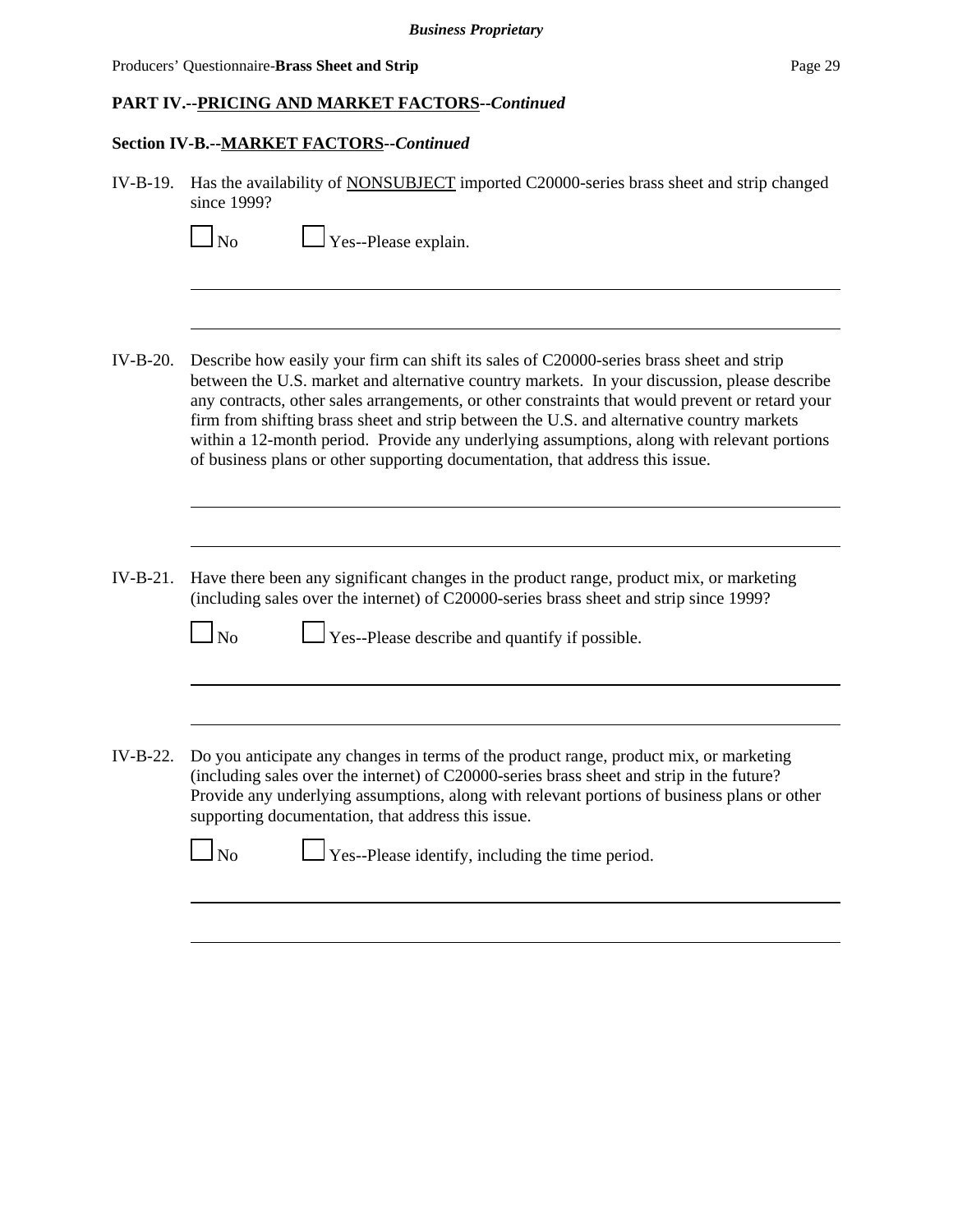# **PART IV.--PRICING AND MARKET FACTORS--***Continued*

# **Section IV-B.--MARKET FACTORS--***Continued*

| Do you anticipate any future changes in C20000-series brass sheet and strip demand in the                                                                                                |
|------------------------------------------------------------------------------------------------------------------------------------------------------------------------------------------|
| Yes--Please describe and identify the time period. Provide any<br>underlying assumptions, along with relevant portions of business plans or                                              |
|                                                                                                                                                                                          |
|                                                                                                                                                                                          |
|                                                                                                                                                                                          |
| Please compare market prices of C20000-series brass sheet and strip in U.S. and non-U.S.<br>markets, if known. Provide specific information as to time periods and regions for any price |
|                                                                                                                                                                                          |
|                                                                                                                                                                                          |
|                                                                                                                                                                                          |
|                                                                                                                                                                                          |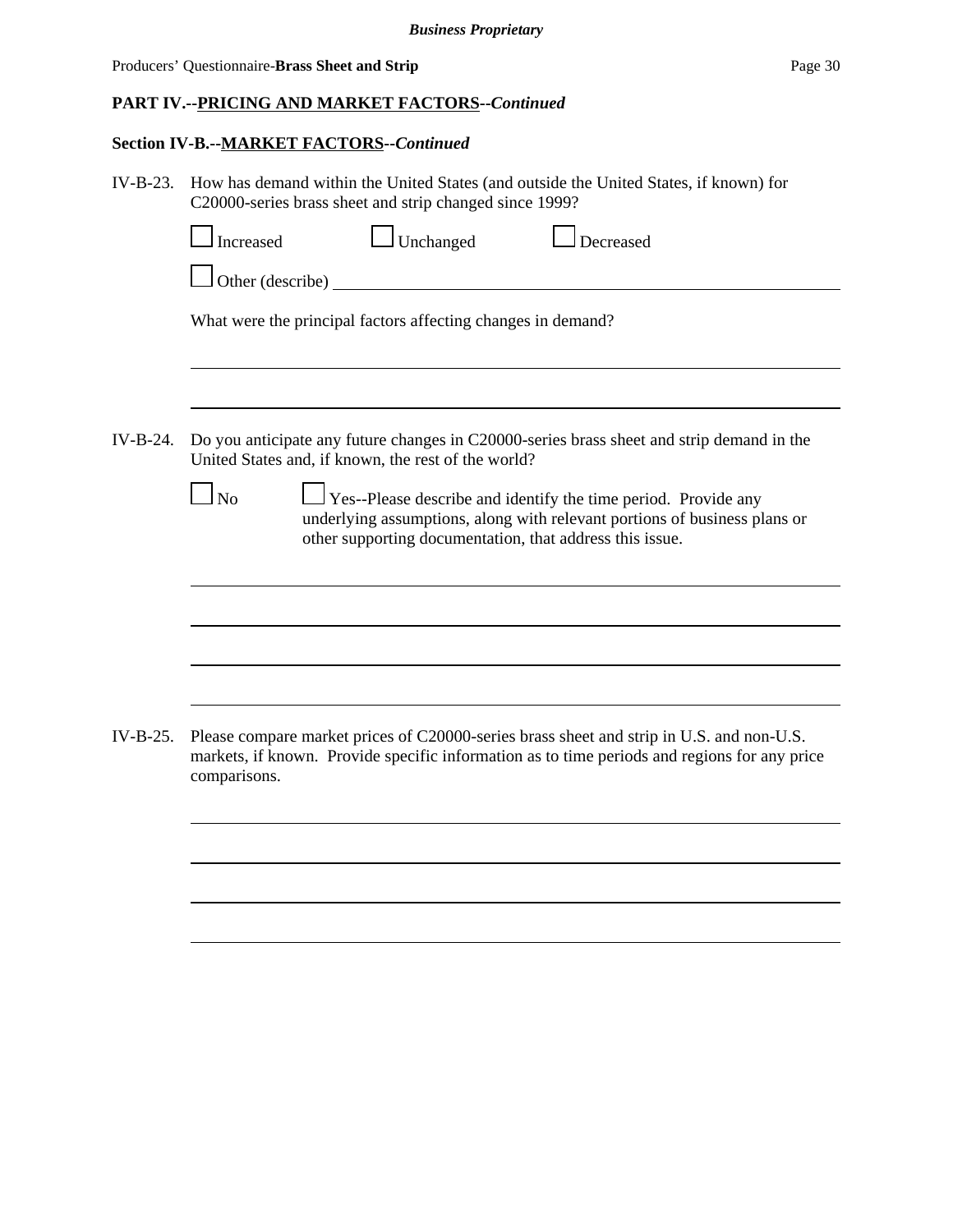# **PART IV.--PRICING AND MARKET FACTORS--***Continued*

### **Section IV-B.--MARKET FACTORS--***Continued*

- IV-B-26. Please provide as a separate attachment to this request any studies, surveys, etc. that you are aware of that quantify and/or otherwise discuss C20000-series brass sheet and strip supply (including production capacity and capacity utilization) and demand in (1) the United States, (2) each of the other major producing/consuming countries, including the subject countries, and (3) the world as a whole. Of particular interest is such data from 1999 to the present and forecasts for the future.
- IV-B-27. Are your exports of C20000-series brass sheet and strip subject to any tariff or non-tariff barriers to trade in other countries?
	-

 $\Box$  No  $\Box$  Yes--Please list the countries and describe any such barriers and any significant changes in such barriers that have occurred since 1999, or that are expected to occur in the future.

IV-B-28. Does your firm sell C20000-series brass sheet and strip over the internet?

 $\Box$ No  $\Box$  Yes--Please describe, noting the estimated percentage of your firm's total sales of brass sheet and strip in 2004 accounted for by internet sales.

IV-B-29. What effect, if any, does the sales practice of tolling, in which the purchaser owns the metal fabricated by the producer, have on competition between U.S. producers and importers of C20000-series brass sheet and strip?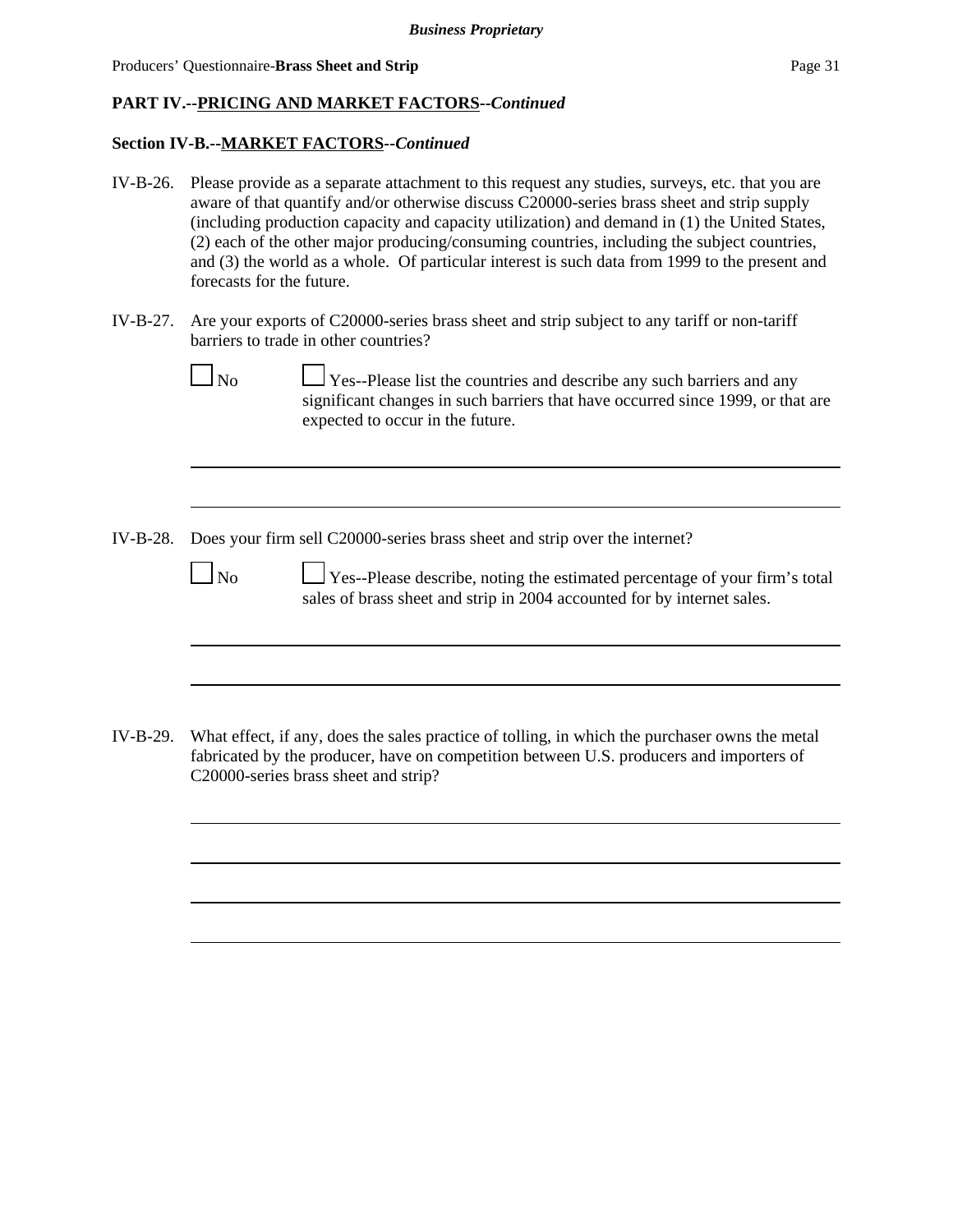# **PART IV.--PRICING AND MARKET FACTORS--***Continued*

# **Section IV-B.--PRICE-RELATED QUESTIONS--***Continued*

IV-B-30. Is C20000-series brass sheet and strip produced in the United States and in other countries interchangeable (i.e., can it physically be used in the same applications)? Please indicate below, using "A" to indicate that the products from a specified country-pair are *always* interchangeable, "F" to indicate that the products are *frequently* interchangeable,"S" to indicate that the products are *sometimes* interchangeable,"N" to indicate that the products are *never* interchangeable, and "0" to indicate *no familiarity* with products from a specified country-pair.<sup>1</sup>

| Country-<br>pair                                                                                                                                                                              | United<br><b>States</b> | <b>Brazil</b> | Canada | France | Germany | Italy | Japan | Other<br>countries |  |
|-----------------------------------------------------------------------------------------------------------------------------------------------------------------------------------------------|-------------------------|---------------|--------|--------|---------|-------|-------|--------------------|--|
| United<br><b>States</b>                                                                                                                                                                       |                         |               |        |        |         |       |       |                    |  |
| <b>Brazil</b>                                                                                                                                                                                 |                         |               |        |        |         |       |       |                    |  |
| Canada                                                                                                                                                                                        |                         |               |        |        |         |       |       |                    |  |
| France                                                                                                                                                                                        |                         |               |        |        |         |       |       |                    |  |
| Germany                                                                                                                                                                                       |                         |               |        |        |         |       |       |                    |  |
| Italy                                                                                                                                                                                         |                         |               |        |        |         |       |       |                    |  |
| Japan                                                                                                                                                                                         |                         |               |        |        |         |       |       |                    |  |
| $1$ For any country-pair producing C20000-series brass sheet and strip which is sometimes or never<br>interchangeable, please explain the factors that limit or preclude interchangeable use: |                         |               |        |        |         |       |       |                    |  |
|                                                                                                                                                                                               |                         |               |        |        |         |       |       |                    |  |
|                                                                                                                                                                                               |                         |               |        |        |         |       |       |                    |  |
|                                                                                                                                                                                               |                         |               |        |        |         |       |       |                    |  |
|                                                                                                                                                                                               |                         |               |        |        |         |       |       |                    |  |
|                                                                                                                                                                                               |                         |               |        |        |         |       |       |                    |  |
|                                                                                                                                                                                               |                         |               |        |        |         |       |       |                    |  |